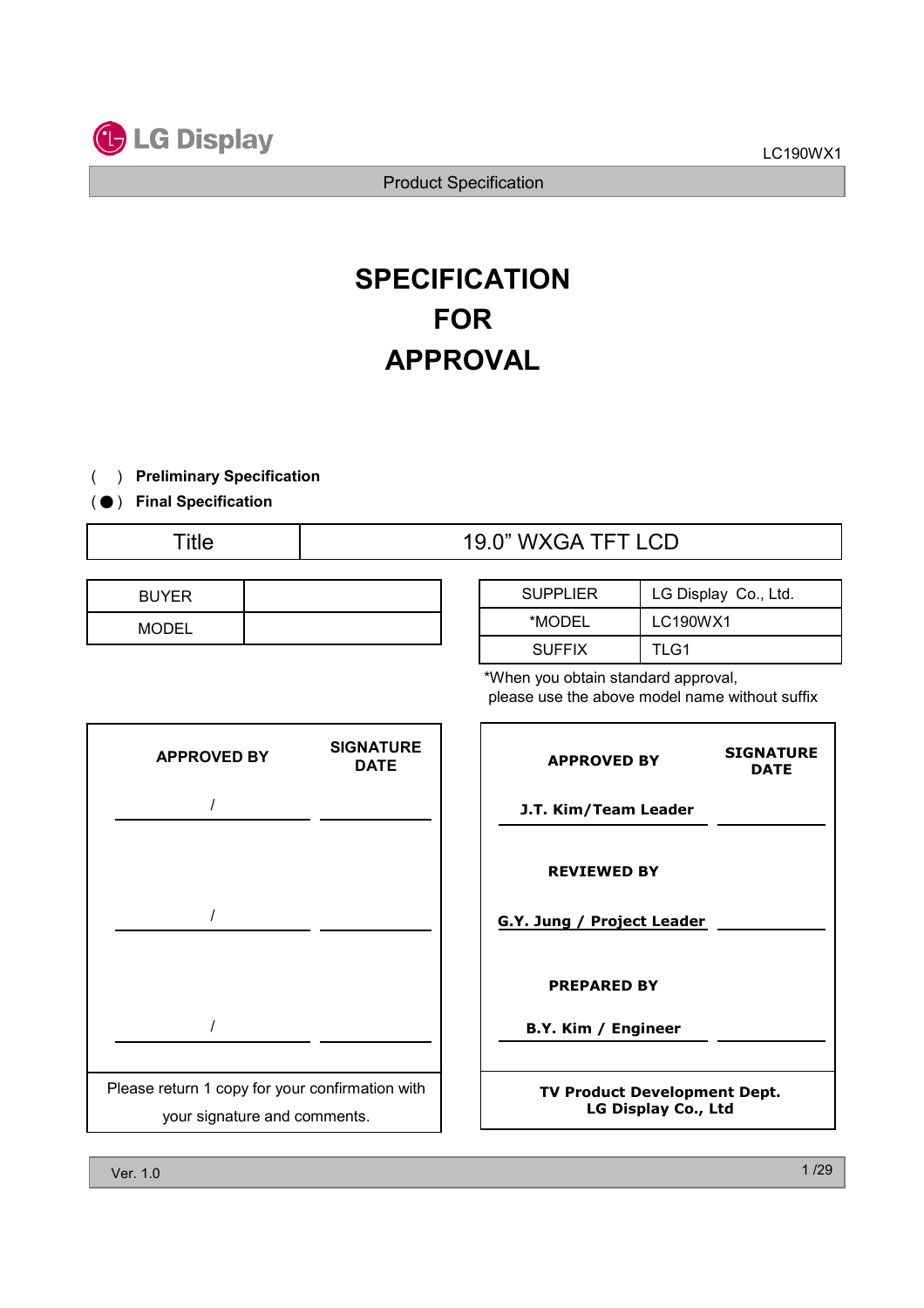# **CONTENTS**

| Number         | <b>ITEM</b>                              | Page           |
|----------------|------------------------------------------|----------------|
|                | COVER                                    | $\mathbf{1}$   |
|                | <b>CONTENTS</b>                          | $\overline{2}$ |
|                | <b>RECORD OF REVISIONS</b>               | 3              |
| $\mathbf{1}$   | <b>GENERAL DESCRIPTION</b>               | 4              |
| $\overline{2}$ | ABSOLUTE MAXIMUM RATINGS                 | 5              |
| 3              | ELECTRICAL SPECIFICATIONS                | 6              |
| $3 - 1$        | ELECTRICAL CHARACTERISTICS               | 6              |
| $3 - 2$        | INTERFACE CONNECTIONS                    | 9              |
| $3-3$          | SIGNAL TIMING SPECIFICATIONS             | 11             |
| $3 - 4$        | SIGNAL TIMING WAVEFORMS                  | 12             |
| $3-5$          | <b>COLOR DATA REFERENCE</b>              | 13             |
| $3-6$          | POWER SEQUENCE                           | 14             |
| 4              | OPTICAL SPECIFICATIONS                   | 15             |
| 5              | MECHANICAL CHARACTERISTICS               | 19             |
| 6              | <b>RELIABILITY</b>                       | 22             |
| $\overline{7}$ | INTERNATIONAL STANDARDS                  | 26             |
| $7 - 1$        | <b>SAFETY</b>                            | 23             |
| $7 - 2$        | <b>EMC</b>                               | 23             |
| 8              | <b>PACKING</b>                           | 24             |
| $8 - 1$        | DESIGNATION OF LOT MARK                  | 24             |
| $8 - 2$        | PACKING FORM                             | 24             |
| 9              | <b>PRECAUTIONS</b>                       | 25             |
| $9 - 1$        | MOUNTING PRECAUTIONS                     | 25             |
| $9 - 2$        | OPERATING PRECAUTIONS                    | 25             |
| $9 - 3$        | ELECTROSTATIC DISCHARGE CONTROL          | 26             |
| $9 - 4$        | PRECAUTIONS FOR STRONG LIGHT EXPOSURE    | 26             |
| $9-5$          | <b>STORAGE</b>                           | 26             |
| $9-6$          | HANDLING PRECAUTIONS FOR PROTECTION FILM | 26             |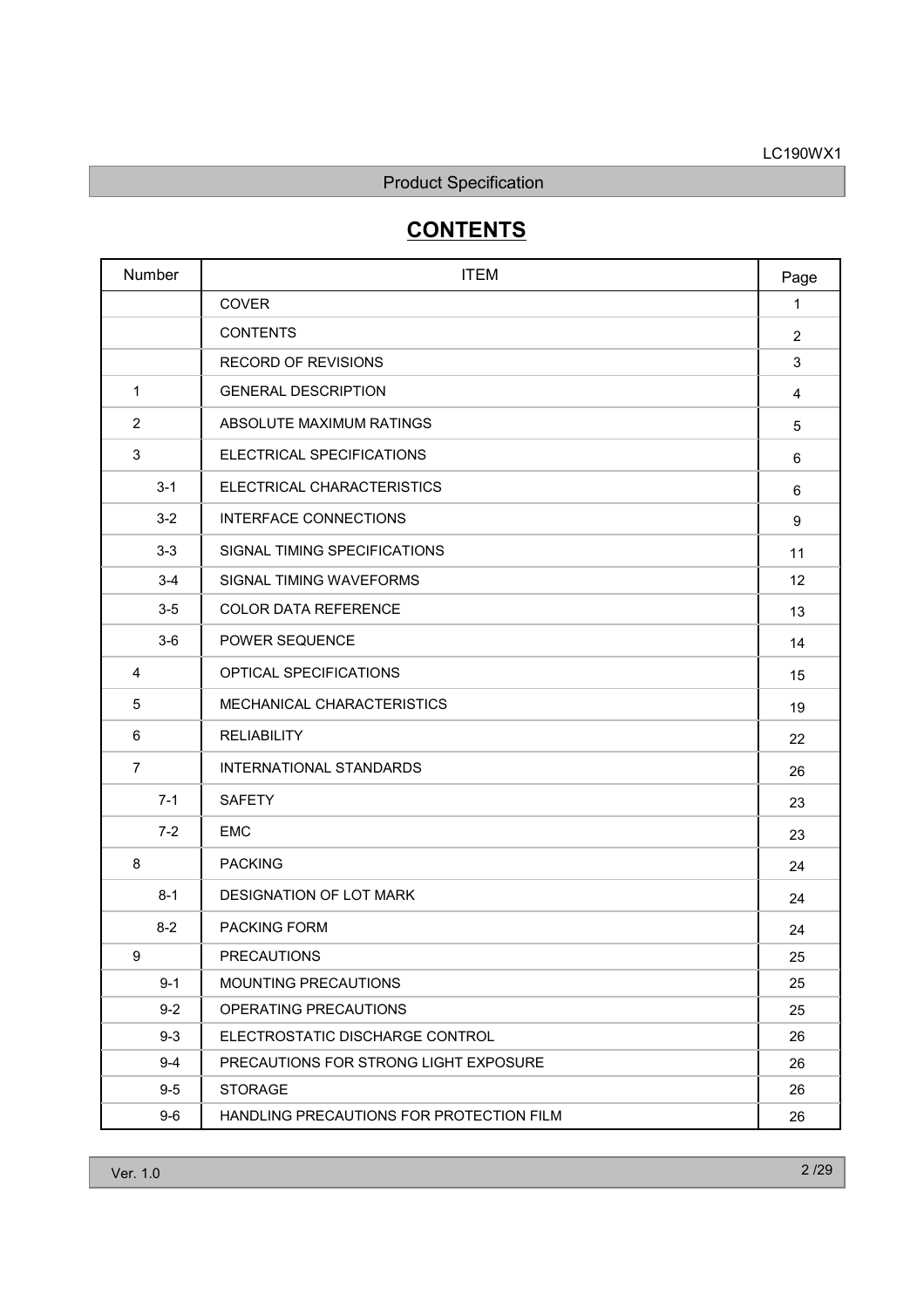# RECORD OF REVISIONS

| Revision No. | <b>Revision Date</b> | Page   | Description        |
|--------------|----------------------|--------|--------------------|
| $1.0\,$      | Dec. 30, 2008        | $\Box$ | <b>Final Draft</b> |
|              |                      |        |                    |
|              |                      |        |                    |
|              |                      |        |                    |
|              |                      |        |                    |
|              |                      |        |                    |
|              |                      |        |                    |
|              |                      |        |                    |
|              |                      |        |                    |
|              |                      |        |                    |
|              |                      |        |                    |
|              |                      |        |                    |
|              |                      |        |                    |
|              |                      |        |                    |
|              |                      |        |                    |
|              |                      |        |                    |
|              |                      |        |                    |
|              |                      |        |                    |
|              |                      |        |                    |
|              |                      |        |                    |
|              |                      |        |                    |
|              |                      |        |                    |
|              |                      |        |                    |
|              |                      |        |                    |
|              |                      |        |                    |
|              |                      |        |                    |
|              |                      |        |                    |
|              |                      |        |                    |
|              |                      |        |                    |
|              |                      |        |                    |
|              |                      |        |                    |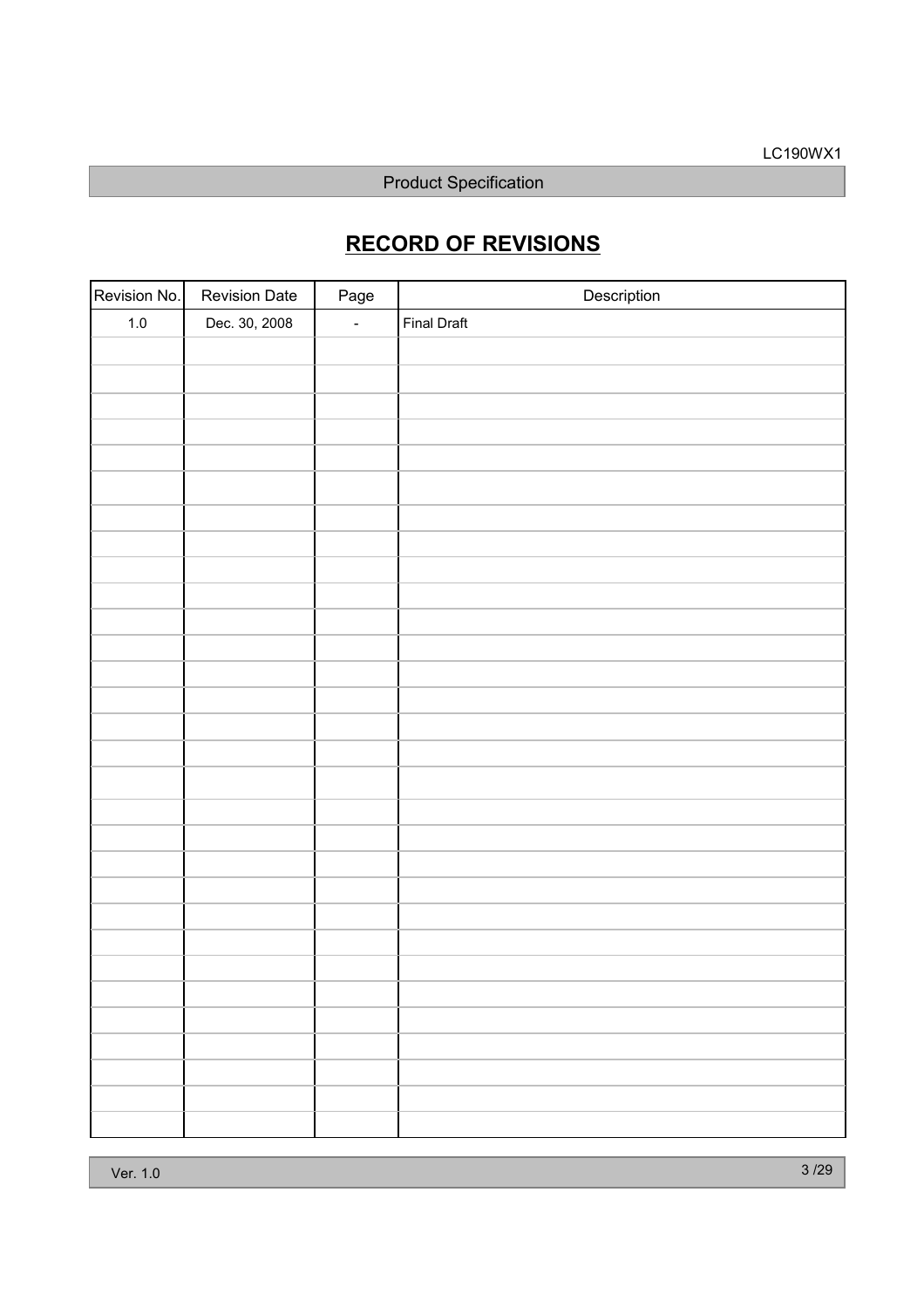### 1. General Description

LC190WX1-TLG1 is a Color Active Matrix Liquid Crystal Display with an integral Cold Cathode Fluorescent Lamp(CCFL) backlight system. The matrix employs a-Si Thin Film Transistor as the active element. It is a transmissive type display operating in the normally white mode. It has a 19.0 inch diagonally measured active display area with WXGA+ resolution (900 vertical by 1440 horizontal pixel array) Each pixel is divided into Red, Green and Blue sub-pixels or dots which are arranged in vertical stripes. Gray scale or the brightness of the subpixel color is determined with a 8-bit gray scale signal for each dot, thus, presenting a palette of more than 16,7M colors with Advanced-FRC(Frame Rate Control). It has been designed to apply the interface method that enables low power, high speed, low EMI. FPD Link or compatible must be used as a LVDS(Low Voltage Differential Signaling) chip. It is intended to support applications where thin thickness, wide viewing angle, low power are critical factors and graphic displays are important.



#### General Features

| Active screen size       | 18.95 inches (481.33mm) diagonal (Aspect ratio 16:10)                   |
|--------------------------|-------------------------------------------------------------------------|
| Outline Dimension        | 428.0(H) x 278.0(V) x 16.5(D) mm(Typ.)                                  |
| Pixel Pitch              | $0.2835(H)$ mm x $0.2835(V)$ mm                                         |
| Pixel Format             | 1440 horizontal By 900 vertical Pixels. RGB stripe arrangement          |
| Interface                | LVDS 2Port                                                              |
| Color depth              | 16.7M colors                                                            |
| Luminance, white         | 300 cd/m <sup>2</sup> ( Center 1 Point, Typ.)                           |
| Viewing Angle (CR>10)    | R/L 170(Typ.), U/D 160(Typ.)                                            |
| <b>Power Consumption</b> | Total 23.12 Watt(Typ.), (3.6 W@V <sub>LCD</sub> , 19.52 W@[Lamp=6.5mA]) |
| Weight                   | 1,720g(Typ.)                                                            |
| Display operating mode   | Transmissive mode, normally White                                       |
| Surface treatments       | Hard coating (3H), Anti-glare treatment of the front polarizer          |
|                          |                                                                         |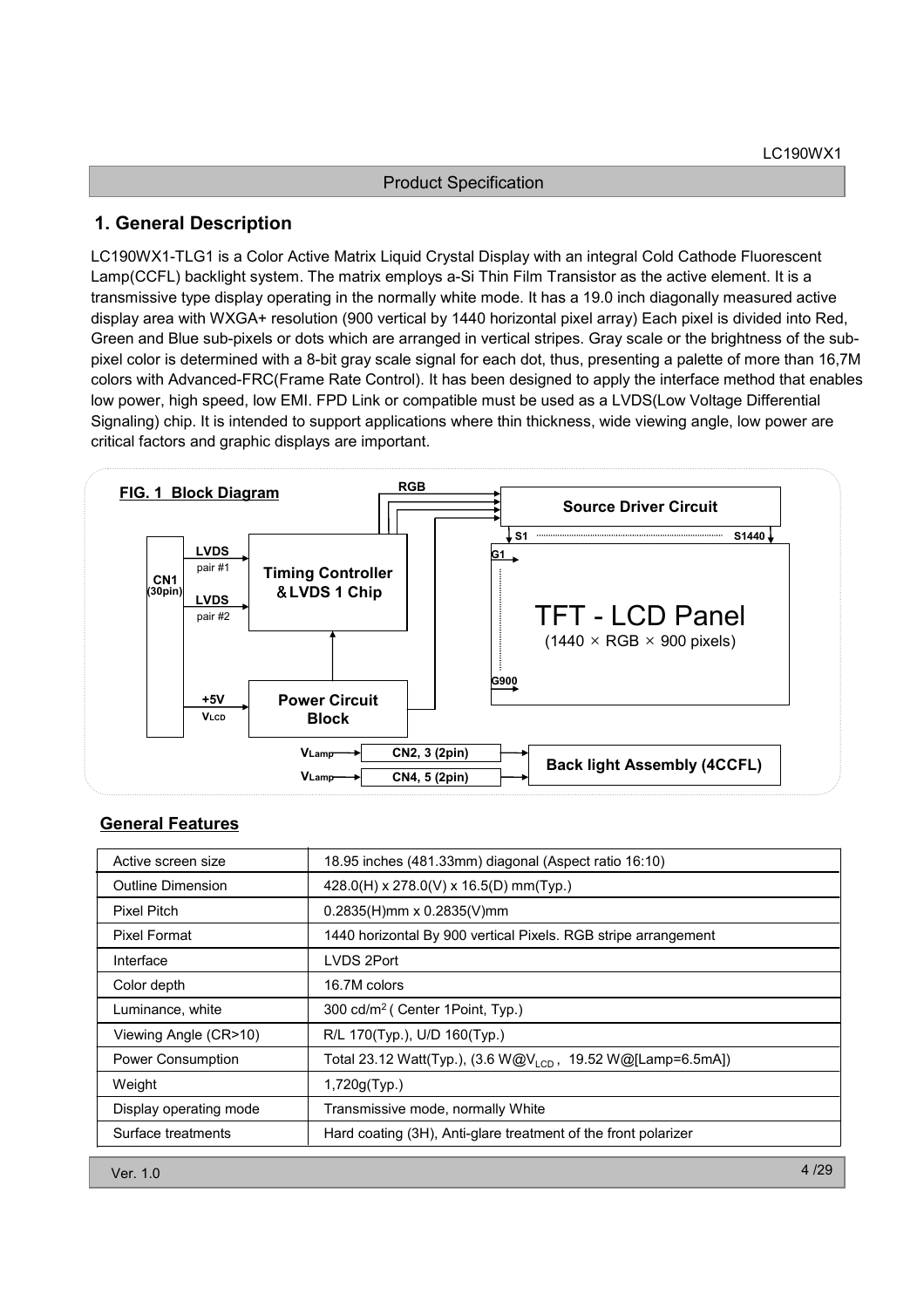# 2. Absolute Maximum Ratings

The following items are maximum values which, if exceeded, may cause faulty operation or damage to the LCD module.

Table 1. ABSOLUTE MAXIMUM RATINGS

| Parameter                         |                                    |             | Value    |        |              | Remark                                                                               |
|-----------------------------------|------------------------------------|-------------|----------|--------|--------------|--------------------------------------------------------------------------------------|
|                                   |                                    | Symbol      | Min      | Max    | Unit         |                                                                                      |
| Power Input<br>Voltage            | <b>LCD</b> circuit                 | <b>VLCD</b> | $-0.3$   | $+6.0$ | V [DC]       | at $25^\circ$ C                                                                      |
| B/L Input voltage                 | Operating<br>Voltage (one<br>side) | <b>VOP</b>  | 735      | 853    | VI RMSI      | at $25 \text{ }^{\circ}C + 2 \text{ }^{\circ}C$<br><b>Burst Dimming Duty</b><br>100% |
| <b>Operating Temperature</b>      |                                    | <b>TOP</b>  | $\Omega$ | $+50$  | $^{\circ}C$  |                                                                                      |
| Storage Temperature               |                                    | Tst         | $-20$    | $+60$  | $^{\circ}$ C | Note 1                                                                               |
| <b>Operating Ambient Humidity</b> |                                    | <b>HOP</b>  | 10       | 90     | %RH          |                                                                                      |
| <b>Storage Humidity</b>           |                                    | <b>HST</b>  | 10       | 90     | %RH          |                                                                                      |

Notes : 1. Temperature and relative humidity range are shown in the figure below. Wet bulb temperature should be 39 °C Max. and no condensation of water.

2. Gravity mura can be guaranteed under  $40^{\circ}$ C condition.

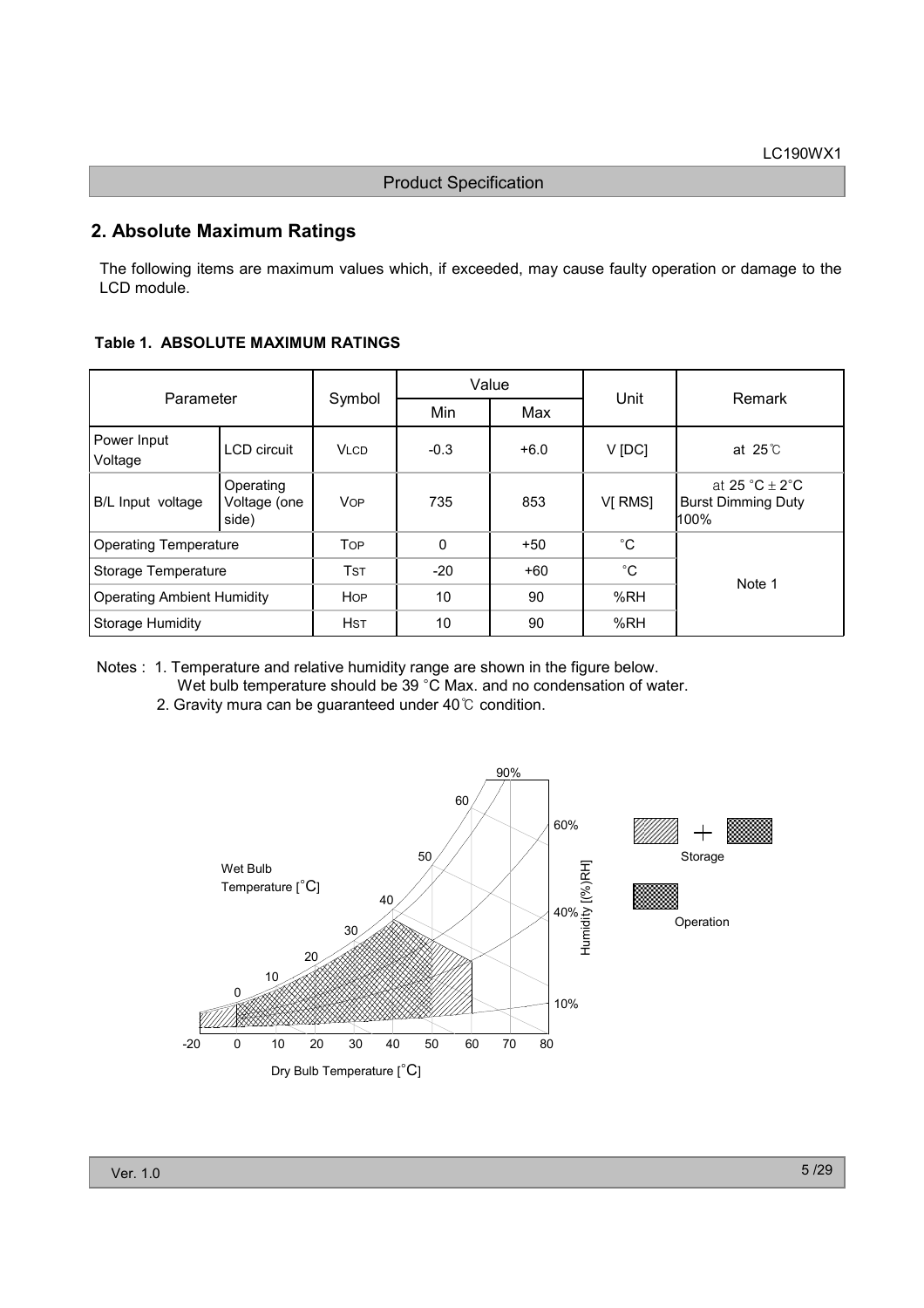# 3. Electrical Specifications

# 3-1. Electrical Characteristics

It requires two power inputs. One is employed to power the LCD electronics and to drive the TFT array and liquid crystal. The second input power for the CCFL/Backlight, is typically generated by an inverter. The inverter is an external unit to the LCDs.

#### Table 2. ELECTRICAL CHARACTERISTICS

| Parameter           | Symbol      | Value                        |                          |      | Unit                  | <b>Note</b>    |
|---------------------|-------------|------------------------------|--------------------------|------|-----------------------|----------------|
|                     |             | Min                          | Typ                      | Max  |                       |                |
| Circuit:            |             |                              |                          |      |                       |                |
| Power Input Voltage | <b>VLCD</b> | 4.5                          | 5.0                      | 5.5  | <b>V<sub>DC</sub></b> |                |
|                     | <b>ILCD</b> | $\overline{\phantom{0}}$     | 720                      | 936  | mA                    |                |
| Power Input Current |             |                              | 830                      | 1079 | mA                    | $\overline{2}$ |
| Power Consumption   | PLCD        | $\overline{\phantom{0}}$     | 3.6                      | 4.68 | Watt                  |                |
| Rush current        | <b>RUSH</b> | $\qquad \qquad \blacksquare$ | $\overline{\phantom{a}}$ | 3.0  | A                     | 3              |

Notes : 1. The specified current and power consumption are under the  $V_{LCD}$ =12.0V, 25 ± 2°C, f<sub>V</sub>=60Hz condition whereas mosaic pattern(8 x 6) is displayed and  $f<sub>V</sub>$  is the frame frequency.

2. The current is specified at the maximum current pattern (black pattern).

3. The duration of rush current is about 2ms and rising time of power input is  $0.5$ ms  $\pm$  20%.



Mosaic Pattern(8 x 6)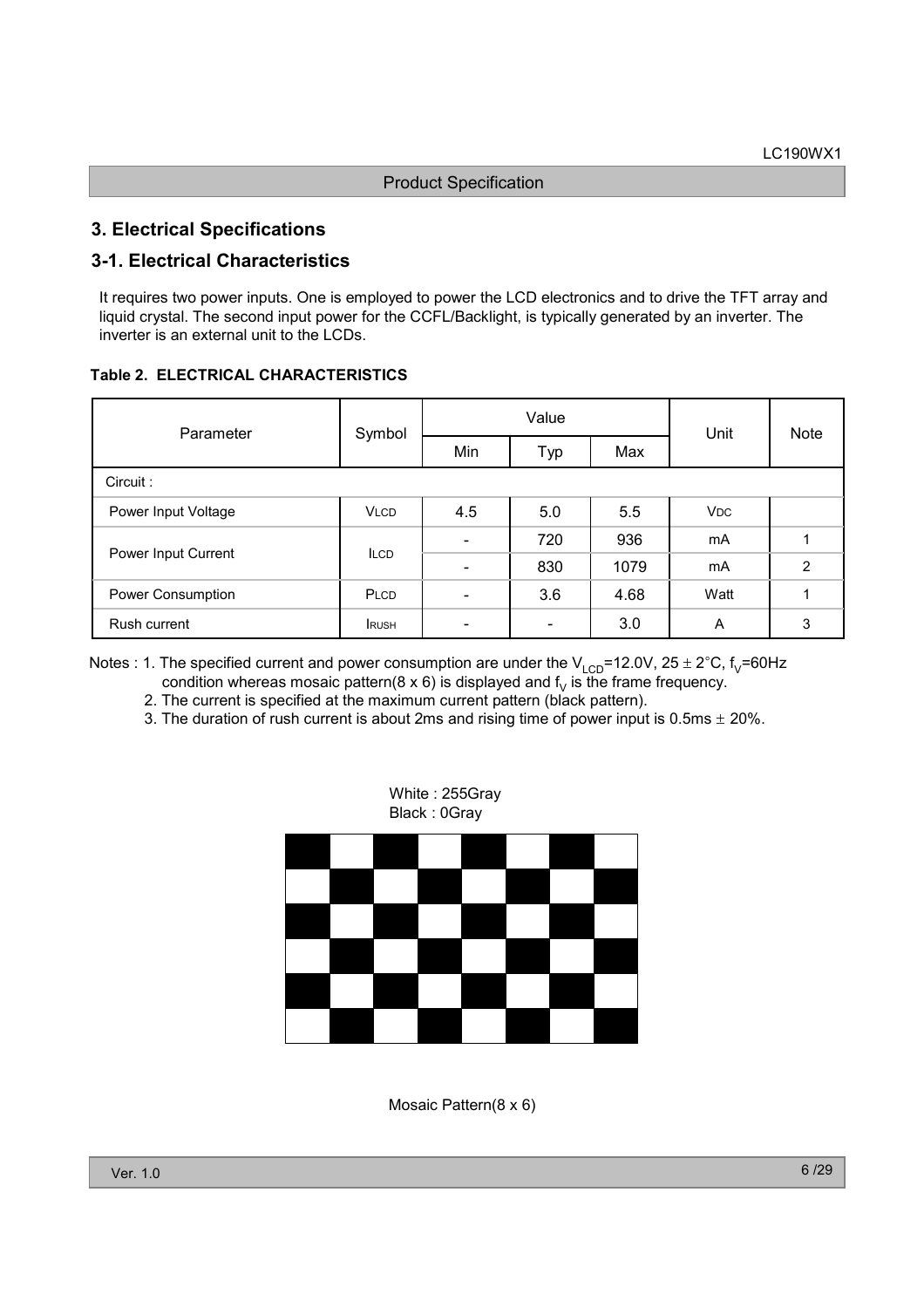#### Table 3. Electrical Characteristics

| Parameter                           |                    | Symbol          | Values     |            |            | Unit       | <b>Notes</b>   |
|-------------------------------------|--------------------|-----------------|------------|------------|------------|------------|----------------|
|                                     |                    |                 | Min        | Typ        | Max        |            |                |
| LAMP:                               |                    |                 |            |            |            |            |                |
| <b>Operating Voltage</b>            |                    | $V_{BL}$        | 735(7.0mA) | 750(6.5mA) | 853(3.0mA) | $V_{RMS}$  | 1, 2           |
| <b>Operating Current</b>            |                    | l <sub>BL</sub> | 3.0        | 6.5        | 7.0        | $mA_{RMS}$ |                |
| <b>Established Starting Voltage</b> |                    | Vs              |            |            |            |            | 1, 3           |
|                                     | at 25 $^{\circ}$ C |                 |            |            | 1250       | $V_{RMS}$  |                |
|                                     | at $0^{\circ}$ C   |                 |            |            | 1550       | $V_{RMS}$  |                |
| <b>Operating Frequency</b>          |                    | $f_{BL}$        | 40         |            | 80         | <b>kHz</b> | $\overline{4}$ |
| Discharge Stabilization Time        |                    | $T_S$           | -          |            | 3          | Min        | 1, 5           |
| Power Consumption                   |                    | $P_{BL}$        |            | 19.52      | 21.47      | Watt       | 6              |
| Life Time                           |                    |                 | 50,000     | -          |            | <b>Hrs</b> | 1, 7           |

Note :

The design of the inverter must have specifications for the lamp in LCD Assembly. The performance of the Lamp in LCM, for example life time or brightness, is extremely influenced by the characteristics of the DC-AC inverter. So all the parameters of an inverter should be carefully designed so as not to produce too much leakage current from high-voltage output of the inverter. When you design or order the inverter, please make sure unwanted lighting caused by the mismatch of the lamp and the inverter (no lighting, flicker, etc) never occurs. When you confirm it, the LCD–Assembly should be operated in the same condition as installed in you instrument.

- Do not attach a conducting tape to lamp connecting wire. If the lamp wire attach to a conducting tape, TFT-LCD Module has a low luminance and the inverter has abnormal action. Because leakage current is occurred between lamp wire and conducting tape.
	- 1. Specified values are for a single lamp.
	- 2. Operating voltage is measured at  $25 \pm 2^{\circ}$ C. The variance of the voltage is  $\pm$  10%.
	- 3. The voltage above  $V_S$  should be applied to the lamps for more than 1 second for start-up. (Inverter open voltage must be more than lamp starting voltage.)

Otherwise, the lamps may not be turned on. The used lamp current is the lamp typical current.

- 4. Lamp frequency may produce interface with horizontal synchronous frequency and as a result this may cause beat on the display. Therefore lamp frequency shall be as away possible from the horizontal synchronous frequency and from its harmonics in order to prevent interference.
- 5. Let's define the brightness of the lamp after being lighted for 5 minutes as 100%.  $T<sub>S</sub>$  is the time required for the brightness of the center of the lamp to be not less than 95%.
- 6. The lamp power consumption shown above does not include loss of external inverter. The used lamp current is the lamp typical current.  $(P_{BL} = V_{BL} \times I_{BL} \times N_{Lamp} )$
- 7. The life is determined as the time at which brightness of the lamp is 50% compared to that of initial value at the typical lamp current on condition of continuous operating at  $25 \pm 2^{\circ}$ C.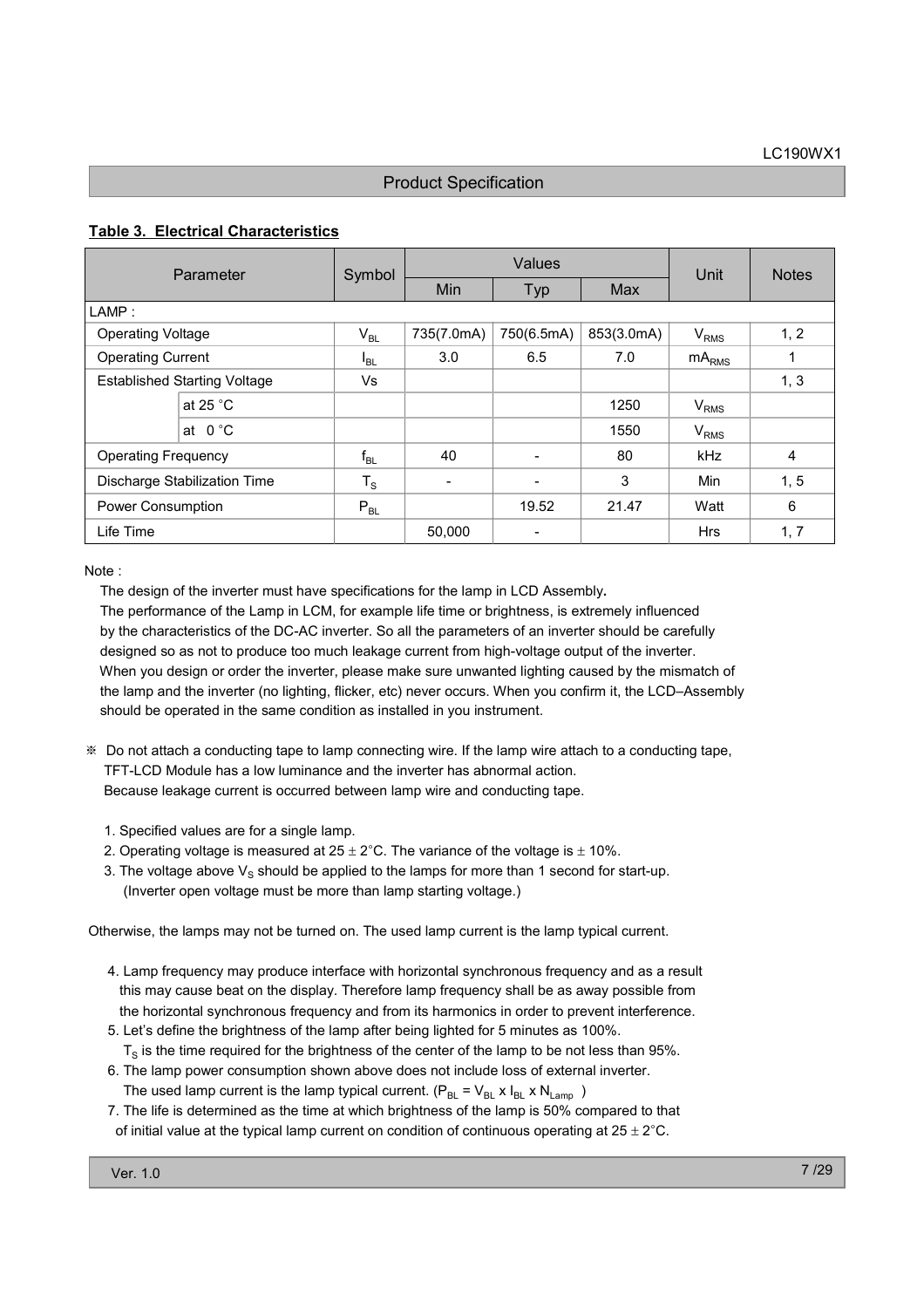#### Note :

8. The output of the inverter must have symmetrical(negative and positive) voltage waveform and symmetrical current waveform (Unsymmetrical ratio is less than 10%). Please do not use the inverter which has unsymmetrical voltage and unsymmetrical current and spike wave. Requirements for a system inverter design, which is intended to have a better display performance, a better power efficiency and a more reliable lamp, are following.It shall help increase the lamp lifetime and reduce leakage current.

- a. The asymmetry rate of the inverter waveform should be less than 10%.
- b. The distortion rate of the waveform should be within  $\sqrt{2} \pm 10\%$ .

\* Inverter output waveform had better be more similar to ideal sine wave.



- 9. The inverter which is combined with this LCM, is highly recommended to connect coupling(ballast) condenser at the high voltage output side. When you use the inverter which has not coupling(ballast) condenser, it may cause abnormal lamp lighting because of biased mercury as time goes.
- 10.In case of edgy type back light with over 4 parallel lamps, input current and voltage wave form should be synchronized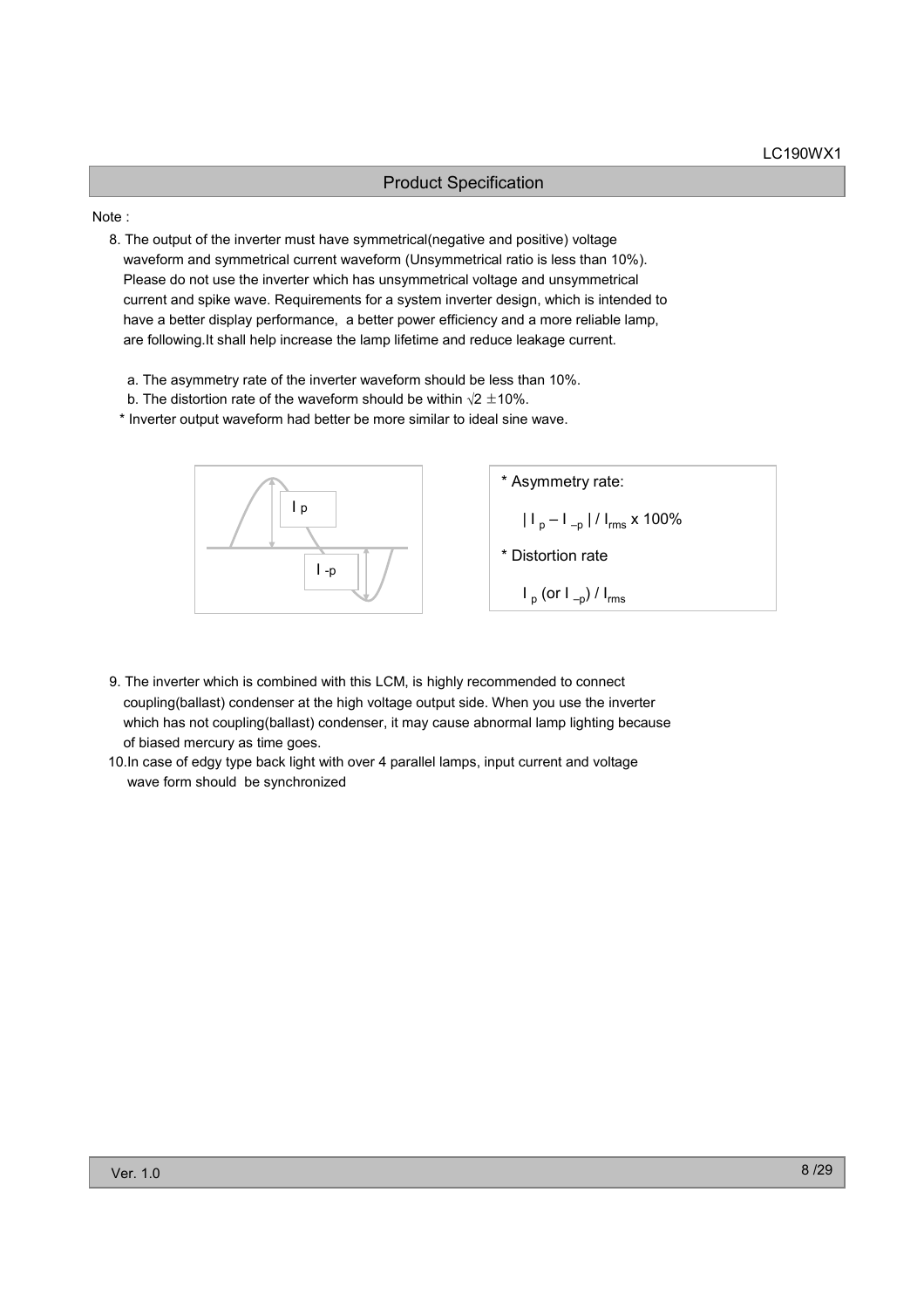### 3-2. Interface Connections

This LCD employs Two interface connections, a 30 pin connector is used for the module electronics and 2Pin / 2Pin Connector is used for the scanning backlight system.

#### 3-2-1. LCD Module

LCD connector(CN1) : 187024-30091 (P-TWO) , IS100-L30B-C23 (UJU) Mating connector : FI-X30H and FI-X30HL (JAE) or Equivalent

| Table 4. MODULE CONNECTOR(CN1) PIN CONFIGURATION |  |
|--------------------------------------------------|--|
|--------------------------------------------------|--|

| Pin No.        | Symbol             | Description                                           | Note           |
|----------------|--------------------|-------------------------------------------------------|----------------|
| 1              | RXO0-              | Minus signal of 1st channel 0 (LVDS)                  |                |
| $\overline{2}$ | RXO0+              | Plus signal of 1st channel 0 (LVDS)                   |                |
| 3              | <b>RXO1-</b>       | Minus signal of 1st channel 1 (LVDS)                  |                |
| 4              | <b>RXO1+</b>       | Plus signal of 1st channel 1 (LVDS)                   |                |
| 5              | <b>RXO2-</b>       | Minus signal of 1st channel 2 (LVDS)                  |                |
| 6              | RX02+              | Plus signal of 1st channel 2 (LVDS)                   |                |
| $\overline{7}$ | <b>GND</b>         | Ground                                                | $\overline{2}$ |
| 8              | RXOC-              | Minus signal of 1st clock channel (LVDS)              |                |
| 9              | RXOC+              | Plus signal of 1st clock channel (LVDS)               |                |
| 10             | RXO3-              | Minus signal of 1st channel 3 (LVDS)                  |                |
| 11             | RXO <sub>3+</sub>  | Plus signal of 1st channel 3 (LVDS)                   |                |
| 12             | RXE0-              | Minus signal of 2nd channel 0 (LVDS)                  |                |
| 13             | RXE0+              | Plus signal of 2nd channel 0 (LVDS)                   |                |
| 14             | <b>GND</b>         | Ground                                                |                |
| 15             | RXE <sub>1</sub> - | Minus signal of 2nd channel 1 (LVDS)                  |                |
| 16             | $RXE1+$            | Plus signal of 2nd channel 1 (LVDS)                   |                |
| 17             | <b>GND</b>         | Ground                                                |                |
| 18             | RXE2-              | Minus signal of 2nd clock channel 2(LVDS)             |                |
| 19             | RXE <sub>2+</sub>  | Plus signal of 2nd clock channel 2 (LVDS)             |                |
| 20             | RXEC-              | Minus signal of 2nd clock channel (LVDS)              |                |
| 21             | RXEC+              | Plus signal of 2nd clock channel (LVDS)               |                |
| 22             | RXE3-              | Minus signal of 2nd channel 3 (LVDS)                  |                |
| 23             | RXE3+              | Plus signal of 2nd channel 3 (LVDS)                   |                |
| 24             | <b>GND</b>         | Ground                                                |                |
| 25             | <b>NC</b>          | No Connection (For LCD internal use only)             | 1              |
| 26             | <b>NC</b>          | No Connection (For LCD internal use only)             | 1              |
| 27             | PWM OUT            | Reference signal for burst frequency inverter control | 5              |
| 28             | <b>VLCD</b>        | Power Supply +5.0V                                    | 3              |
| 29             | <b>VLCD</b>        | Power Supply +5.0V                                    | 3              |
| 30             | <b>VLCD</b>        | Power Supply +5.0V                                    | 3              |

#### Notes: 1. NC: No Connection.

- 2. All GND (ground) pins should be connected together and to Vss which should also be connected to the LCD's metal frame.
- 3. All  $V_{\text{LCD}}$  (power input) pins should be connected together.
- 4. Input Level of LVDS signal is based on the IEA 664 Standard.
- 5. PWM\_OUT is a reference signal for inverter control.
- This PWM signal is synchronized with vertical frequency.

Its frequency is 3 times of vertical frequency, and its duty ratio is 50%.

If the system don't use this pin, do not connect.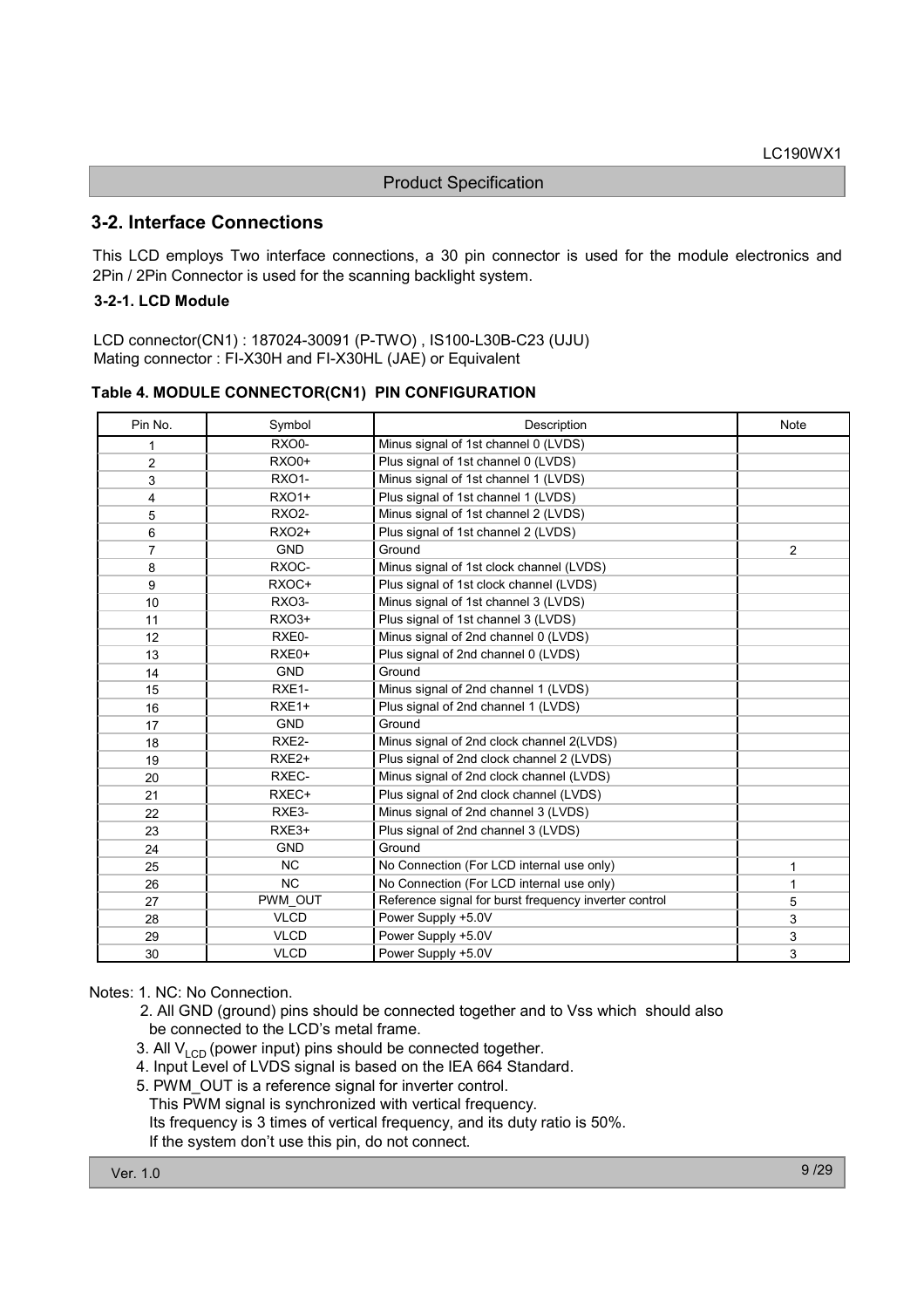#### 3-2-2. Backlight Module

The backlight interface connector is a model 35001HS-02LD manufactured by YEONHO. The mating connector part number are 35001WR-02L(2pin) or equivalent. The pin configuration for the connector is shown in the table below.

#### Table 5. BACKLIGHT CONNECTOR PIN CONFIGURATION(CN2,CN3,CN4,CN5)

| Pin | Symbol | Description           | <b>Notes</b> |
|-----|--------|-----------------------|--------------|
|     | HV     | High Voltage for Lamp |              |
|     |        | Low Voltage for Lamp  |              |

Note : 1. The high voltage power terminal is colored Pink, Gray.

- 2. The low voltage pin color is Black, Blue.
- 3. The backlight ground should be common with LCD metal frame.

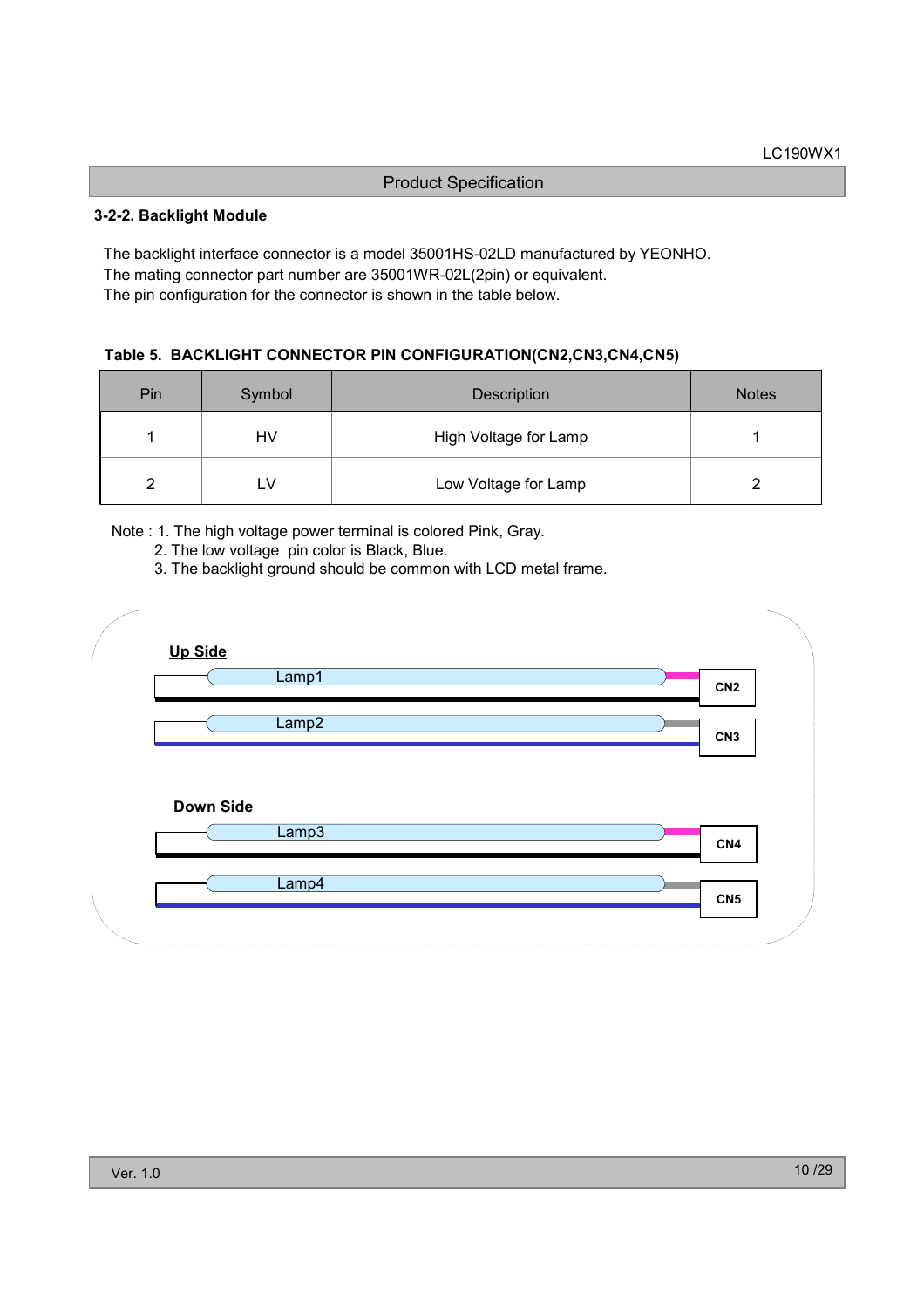# 3-3. Signal Timing Specifications

Table 6 shows the signal timing required at the input of the LVDS transmitter. All of the interface signal timing should be satisfied with the following specification for normal operation.

| Parameter     |                        | Symbol                       | Min.           | Typ.                         | Max. | Unit                    | <b>Notes</b>                    |  |  |
|---------------|------------------------|------------------------------|----------------|------------------------------|------|-------------------------|---------------------------------|--|--|
|               | Period                 | $t_{CLK}$                    | 14.5           | 19.3                         | 25.2 | ns                      | Pixel frequency                 |  |  |
| $D_{CLK}$     | Frequency              | $f_{CLK}$                    | 39.7           | 51.9                         | 69.0 | <b>MHz</b>              | : Typ. 103.8MHz                 |  |  |
|               | Horizontal Valid       | $t_{HV}$                     | 720            | 720                          | 720  |                         |                                 |  |  |
| Horizontal    | H Period Total         | $\mathfrak{t}_{\sf HP}$      | 880            | 920                          | 972  | $t_{CLK}$               |                                 |  |  |
|               | <b>Hsync Frequency</b> | $f_H$                        | 45.1           | 56.4                         | 71.0 | kHz                     |                                 |  |  |
|               | <b>Vertical Valid</b>  | $t_{VV}$                     | 900            | 900                          | 900  |                         |                                 |  |  |
| Vertical      | V Period Total         | $t_{\rm VP}$                 | 920            | 940                          | 1025 | $\mathfrak{t}_{\sf HP}$ |                                 |  |  |
|               | <b>Vsync Frequency</b> | $f_V$                        | 49             | 60                           | 75   | Hz                      |                                 |  |  |
| DE            | DE Setup Time          | $t_{SI}$                     | 4              |                              |      |                         |                                 |  |  |
| (Data Enable) | DE Hold Time           | $t_{HI}$                     | $\overline{4}$ |                              |      | ns                      | For $D_{CLK}$                   |  |  |
|               | Data Setup Time        | $\mathfrak{t}_{\texttt{SD}}$ | 4              | $\qquad \qquad \blacksquare$ |      |                         |                                 |  |  |
| Data          | Data Hold Time         | $t_{HD}$                     | $\overline{4}$ |                              |      | ns                      | For $\mathsf{D}_{\mathsf{CLK}}$ |  |  |

Table 6. TIMING TABLE (DE Only Mode)

Note:

- 1. DE Only mode operation. The input of Hsync & Vsync signal does not have an effect on LCD normal operation.
- 2. The performance of the electro-optical characteristics may be influenced by variance of the vertical refresh rates.
- 3. Horizontal period should be even.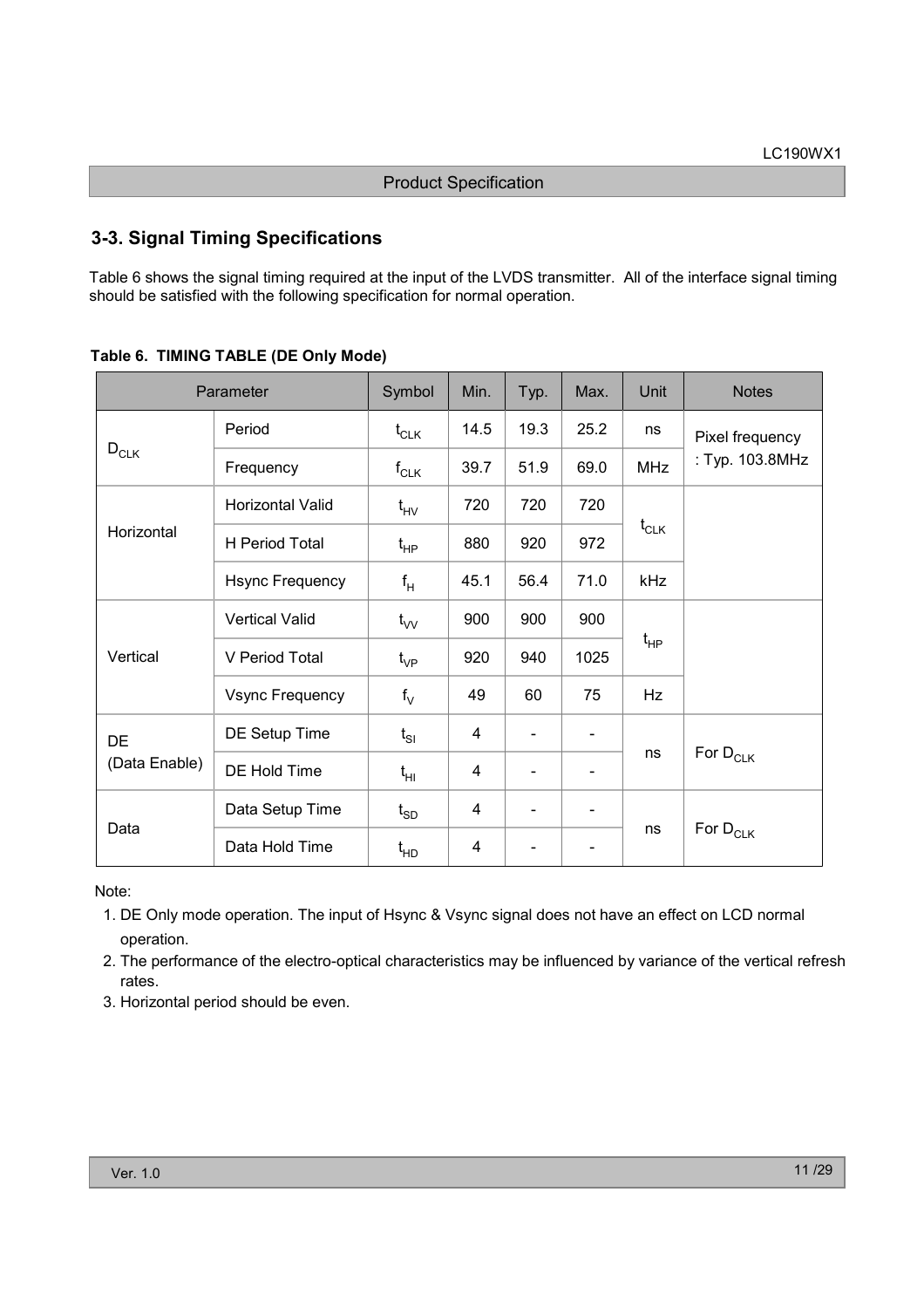# 3-4. Signal Timing Waveforms

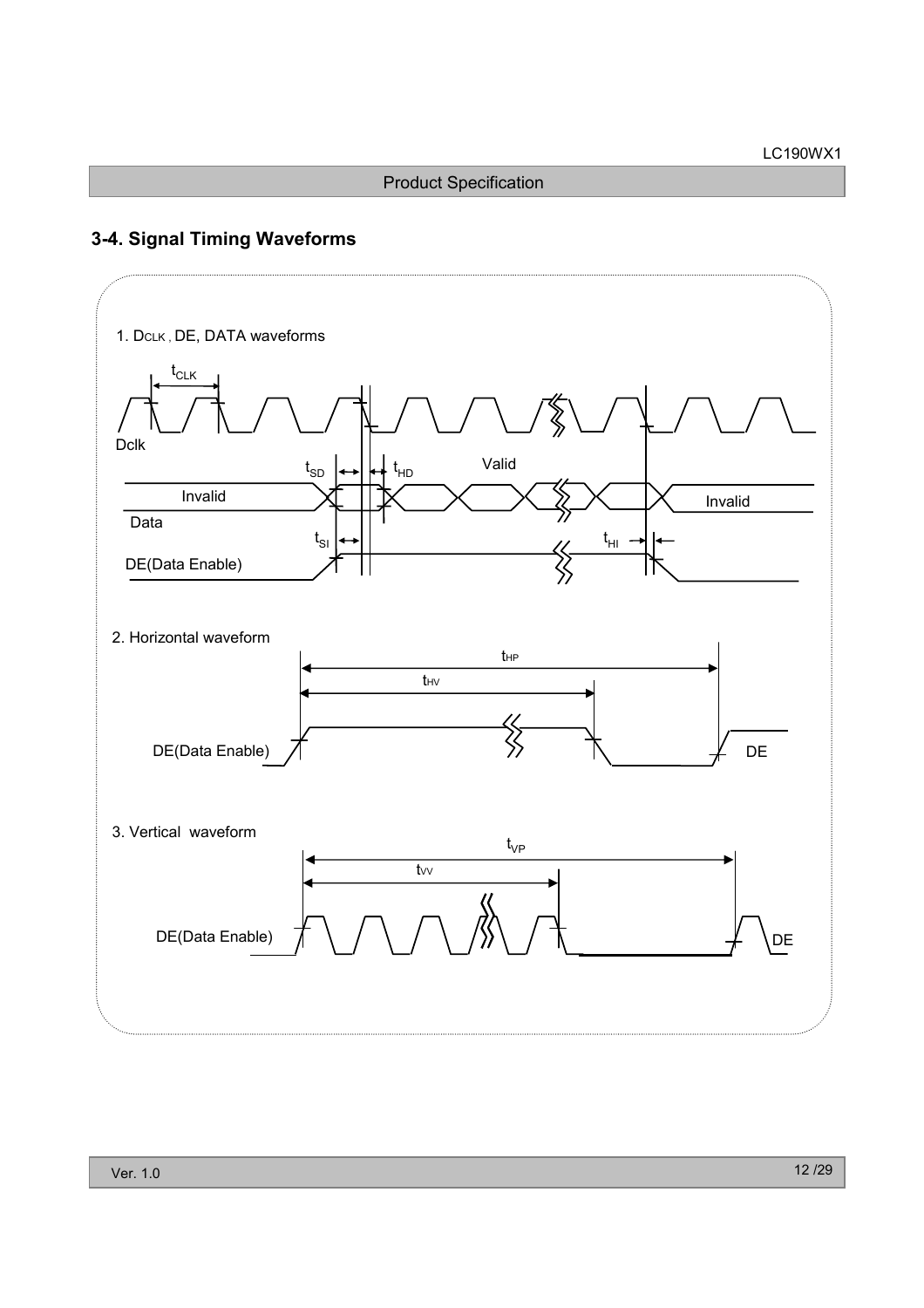# 3-5. Color Data Reference

The brightness of each primary color(red,green,blue) is based on the 8-bit gray scale data input for the color. The higher binary input, the brighter the color. Table 7 provides a reference for color versus data input.

#### Table 7. COLOR DATA REFERENCE

|              |                    |      |              |              |           |             |              |              |                         |                |           |              |              | Input Color Data |   |              |                         |            |                |              |             |              |              |              |                         |              |
|--------------|--------------------|------|--------------|--------------|-----------|-------------|--------------|--------------|-------------------------|----------------|-----------|--------------|--------------|------------------|---|--------------|-------------------------|------------|----------------|--------------|-------------|--------------|--------------|--------------|-------------------------|--------------|
|              | Color              |      |              |              |           | <b>RED</b>  |              |              |                         |                |           |              |              | <b>GREEN</b>     |   |              |                         |            |                |              |             | <b>BLUE</b>  |              |              |                         |              |
|              |                    |      | <b>MSB</b>   |              |           |             |              |              |                         |                | LSB   MSB |              |              |                  |   |              |                         | <b>LSB</b> | <b>MSB</b>     |              |             |              |              |              |                         | <b>LSB</b>   |
|              |                    |      |              |              |           |             |              |              | R7 R6 R5 R4 R3 R2 R1 R0 |                |           |              |              |                  |   |              | G7 G6 G5 G4 G3 G2 G1 G0 |            |                |              |             |              |              |              | B7 B6 B5 B4 B3 B2 B1 B0 |              |
|              | <b>Black</b>       |      | 0            | 0            | 0         | 0           | 0            | $\pmb{0}$    | 0                       | 0              | 0         | 0            | 0            | 0                | 0 | 0            | 0                       | 0          | $\pmb{0}$      | 0            | 0           | 0            | 0            | 0            | 0                       | 0            |
|              | Red (255)          |      | $\mathbf{1}$ | 1            | 1         | 1           | 1            | $\mathbf{1}$ | 1                       | 1 I            | 0         | 0            | 0            | 0                | 0 | $\pmb{0}$    | 0                       | 0          | $\overline{0}$ | $\mathbf 0$  | $\mathbf 0$ | 0            | 0            | 0            | $\mathbf 0$             | 0            |
|              | Green (255)        |      | 0            | 0            | 0         | $\mathbf 0$ | 0            | 0            | 0                       | $\overline{0}$ | 1         | 1            | 1            | $\mathbf{1}$     | 1 | 1            | $\mathbf 1$             | 1          | $\mathbf 0$    | $\pmb{0}$    | $\mathbf 0$ | 0            | 0            | 0            | $\mathbf 0$             | 0            |
| <b>Basic</b> | Blue (255)         |      | 0            | 0            | $\pmb{0}$ | 0           | 0            | 0            | 0                       | $\overline{0}$ | 0         | 0            | 0            | 0                | 0 | 0            | 0                       | 0          | $\mathbf{1}$   | $\mathbf{1}$ | 1           | $\mathbf{1}$ | $\mathbf{1}$ | 1            | $\mathbf 1$             | $\mathbf{1}$ |
| Color        | Cyan               |      | 0            | 0            | $\pmb{0}$ | $\mathbf 0$ | 0            | $\pmb{0}$    | 0                       | $\overline{0}$ | 1         | 1            | 1            | 1                | 1 | 1            | 1                       | 1          | $\mathbf{1}$   | $\mathbf{1}$ | 1           | 1            | $\mathbf{1}$ | 1            | 1                       | $\mathbf 1$  |
|              | Magenta            |      | 1            | $\mathbf{1}$ | 1         | 1           | 1            | $\mathbf{1}$ | 1                       | 1 I            | 0         | 0            | 0            | 0                | 0 | 0            | 0                       | 0          | $\mathbf{1}$   | 1            | 1           | 1            | $\mathbf{1}$ | 1            | $\mathbf{1}$            | $\mathbf{1}$ |
|              | Yellow             |      | $\mathbf{1}$ | 1            | 1         | 1           | 1            | $\mathbf{1}$ | 1                       | 1 I            | 1         | $\mathbf{1}$ | 1            | $\mathbf{1}$     | 1 | 1            | $\mathbf 1$             | 1          | $\pmb{0}$      | 0            | $\mathbf 0$ | $\pmb{0}$    | 0            | 0            | $\mathbf 0$             | 0            |
|              | White              |      | $\mathbf{1}$ | 1            | 1         | 1           | 1            | 1            | 1                       | 1              | 1         | 1            | 1            | 1                | 1 | 1            | $\mathbf 1$             | 1          | 1              | 1            | 1           | 1            | 1            | 1            | 1                       | 1            |
|              | RED (000)          | Dark | 0            | 0            | 0         | 0           | 0            | 0            | 0                       | $\overline{0}$ | 0         | 0            | 0            | 0                | 0 | 0            | 0                       | 0          | 0              | 0            | 0           | 0            | 0            | 0            | 0                       | 0            |
|              | RED (001)          |      | 0            | 0            | 0         | 0           | 0            | 0            | 0                       | 1              | 0         | 0            | 0            | 0                | 0 | 0            | 0                       | 0          | $\mathbf 0$    | $\pmb{0}$    | 0           | 0            | 0            | 0            | $\mathbf 0$             | $\mathbf 0$  |
| <b>RED</b>   | $\ldots$           |      |              |              |           | $\ddotsc$   |              |              |                         |                |           |              |              | $\cdots$         |   |              |                         |            |                |              |             | $\ldots$     |              |              |                         |              |
|              | RED (254)          |      | $\mathbf{1}$ | $\mathbf{1}$ | 1         | 1           | $\mathbf{1}$ | $\mathbf{1}$ | 1                       | $\circ$        | 0         | 0            | 0            | 0                | 0 | $\pmb{0}$    | $\mathbf 0$             | 0          | $\pmb{0}$      | $\mathbf 0$  | $\pmb{0}$   | 0            | 0            | 0            | $\pmb{0}$               | $\pmb{0}$    |
|              | RED (255)          |      | $\mathbf{1}$ | 1            | 1         | 1           | 1            | 1            | 1                       | 1              | 0         | 0            | 0            | 0                | 0 | 0            | 0                       | 0          | $\pmb{0}$      | 0            | 0           | 0            | 0            | 0            | $\pmb{0}$               | 0            |
|              | GREEN (000) Dark   |      | $\mathsf 0$  | 0            | 0         | 0           | 0            | $\pmb{0}$    | $\mathsf 0$             | $\overline{0}$ | 0         | 0            | 0            | 0                | 0 | $\mathbf 0$  | $\mathsf 0$             | 0          | $\pmb{0}$      | 0            | $\mathsf 0$ | 0            | $\mathsf 0$  | 0            | $\pmb{0}$               | 0            |
|              | <b>GREEN (001)</b> |      | 0            | 0            | 0         | 0           | 0            | 0            | 0                       | $\overline{0}$ | 0         | 0            | 0            | 0                | 0 | 0            | 0                       | 1          | $\mathbf 0$    | $\pmb{0}$    | $\mathbf 0$ | 0            | 0            | 0            | 0                       | 0            |
| <b>GREEN</b> | $\ddotsc$          |      |              |              |           | $\ldots$    |              |              |                         |                |           |              |              | $\cdots$         |   |              |                         |            |                |              |             | $\ldots$     |              |              |                         |              |
|              | <b>GREEN (254)</b> |      | 0            | 0            | $\pmb{0}$ | $\mathsf 0$ | 0            | 0            | $\pmb{0}$               | $\overline{0}$ | 1         | 1            | $\mathbf{1}$ | 1                | 1 | $\mathbf{1}$ | $\mathbf{1}$            | 0          | $\pmb{0}$      | $\pmb{0}$    | $\mathbf 0$ | 0            | 0            | 0            | 0                       | 0            |
|              | <b>GREEN (255)</b> |      | 0            | 0            | $\pmb{0}$ | 0           | 0            | $\pmb{0}$    | 0                       | $\circ$        | 1         | 1            | 1            | 1                | 1 | 1            | 1                       | 1          | $\pmb{0}$      | 0            | 0           | 0            | 0            | 0            | $\pmb{0}$               | 0            |
|              | <b>BLUE (000)</b>  | Dark | 0            | 0            | 0         | 0           | 0            | 0            | $\mathbf 0$             | $\overline{0}$ | 0         | 0            | 0            | 0                | 0 | 0            | 0                       | 0          | $\pmb{0}$      | 0            | $\mathbf 0$ | 0            | 0            | 0            | $\mathsf 0$             | 0            |
|              | <b>BLUE (001)</b>  |      | 0            | 0            | 0         | 0           | 0            | $\mathbf 0$  | 0                       | 0 I            | 0         | 0            | 0            | 0                | 0 | 0            | 0                       | 0          | $\mathbf 0$    | 0            | $\mathbf 0$ | 0            | 0            | 0            | 0                       | $\mathbf{1}$ |
| <b>BLUE</b>  | $\ddotsc$          |      |              |              |           |             |              |              |                         |                |           |              |              | $\cdots$         |   |              |                         |            |                |              |             | $\ddotsc$    |              |              |                         |              |
|              | <b>BLUE (254)</b>  |      | 0            | 0            | 0         | 0           | 0            | 0            | $\mathbf 0$             | $\overline{0}$ | 0         | $\pmb{0}$    | $\pmb{0}$    | 0                | 0 | $\pmb{0}$    | $\mathbf 0$             | 0          | $\mathbf{1}$   | $\mathbf{1}$ | 1           | 1            | 1            | $\mathbf{1}$ | $\mathbf{1}$            | $\mathbf 0$  |
|              | <b>BLUE (255)</b>  |      | 0            | 0            | 0         | $\mathbf 0$ | 0            | $\pmb{0}$    | 0                       | $\overline{0}$ | 0         | 0            | 0            | 0                | 0 | 0            | 0                       | 0          | 1              | 1            | 1           | 1            | 1            | 1            | 1                       | 1            |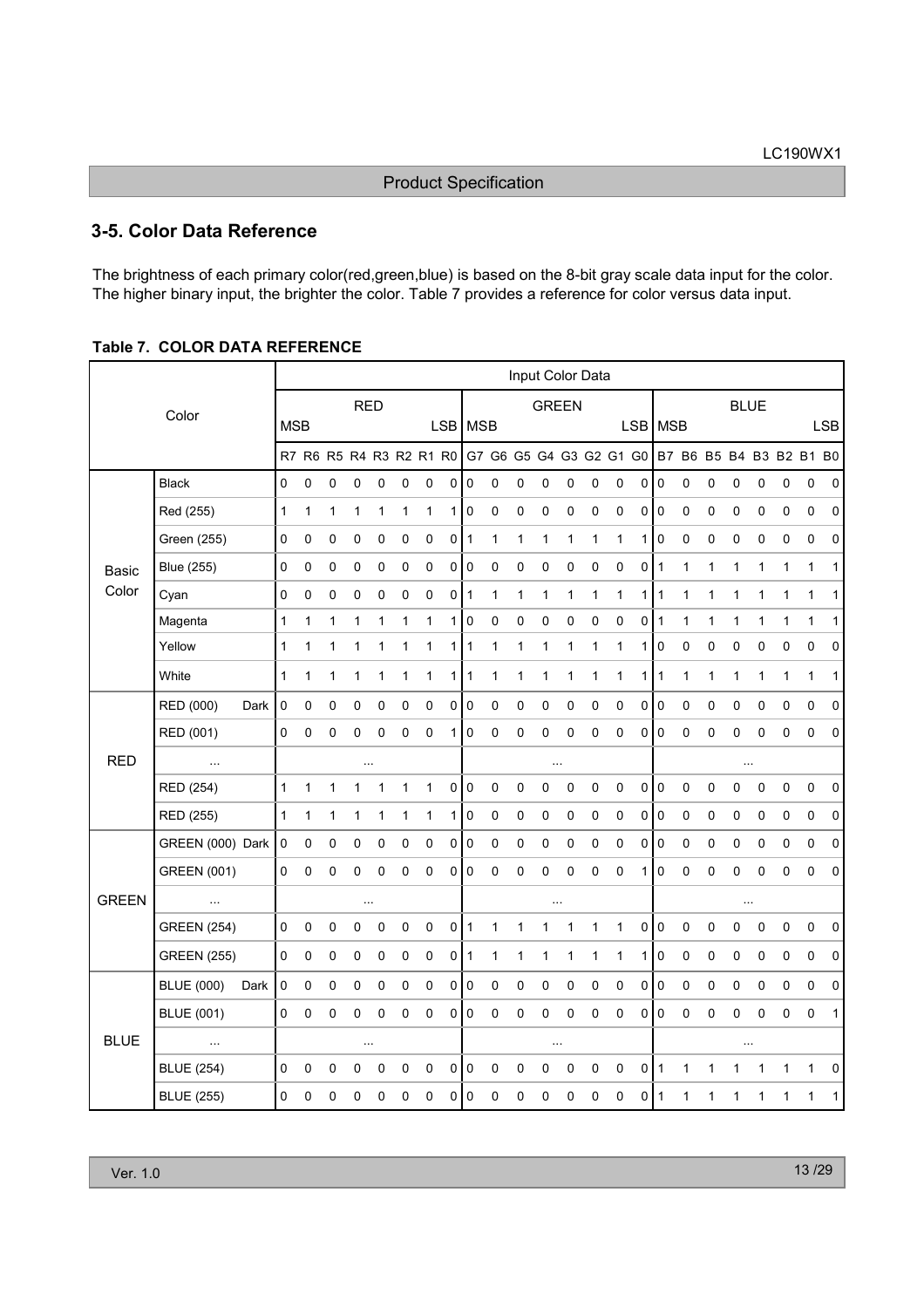# 3-6. Power Sequence

#### 3-6-1. LCD Driving circuit



#### Table 8. POWER SEQUENCE

| Parameter      |         | Values                   |     | <b>Notes</b> |                |
|----------------|---------|--------------------------|-----|--------------|----------------|
|                | Min     | Typ                      | Max | <b>Units</b> |                |
| T1             | 0.5     |                          | 10  | ms           |                |
| T <sub>2</sub> | 0.01    |                          | 50  | ms           | 5              |
| T <sub>3</sub> | 500     |                          |     | ms           | 3, 5           |
| T <sub>4</sub> | 200     | $\overline{\phantom{0}}$ | ٠   | ms           | 3              |
| T <sub>5</sub> | 0.01    |                          | 50  | ms           |                |
| T7             |         | $\overline{\phantom{0}}$ | ٠   | $\mathbf S$  | $\overline{4}$ |
| T8             | $T2+T3$ |                          | 3   | s            | 5              |

Notes :

- 1. Please avoid floating state of interface signal at invalid period.
- 2. When the interface signal is invalid, be sure to pull down the power supply for LCD  $V_{\text{LCD}}$  to 0V.
- 3. The T3/T4 is recommended value, the case when failed to meet a minimum specification abnormal display would be shown. There is no reliability problem.
- 4. T7 should be measured after the Module has been fully discharged between power off and on period.
- 5. T2+T3 < T8 MAX VALUE.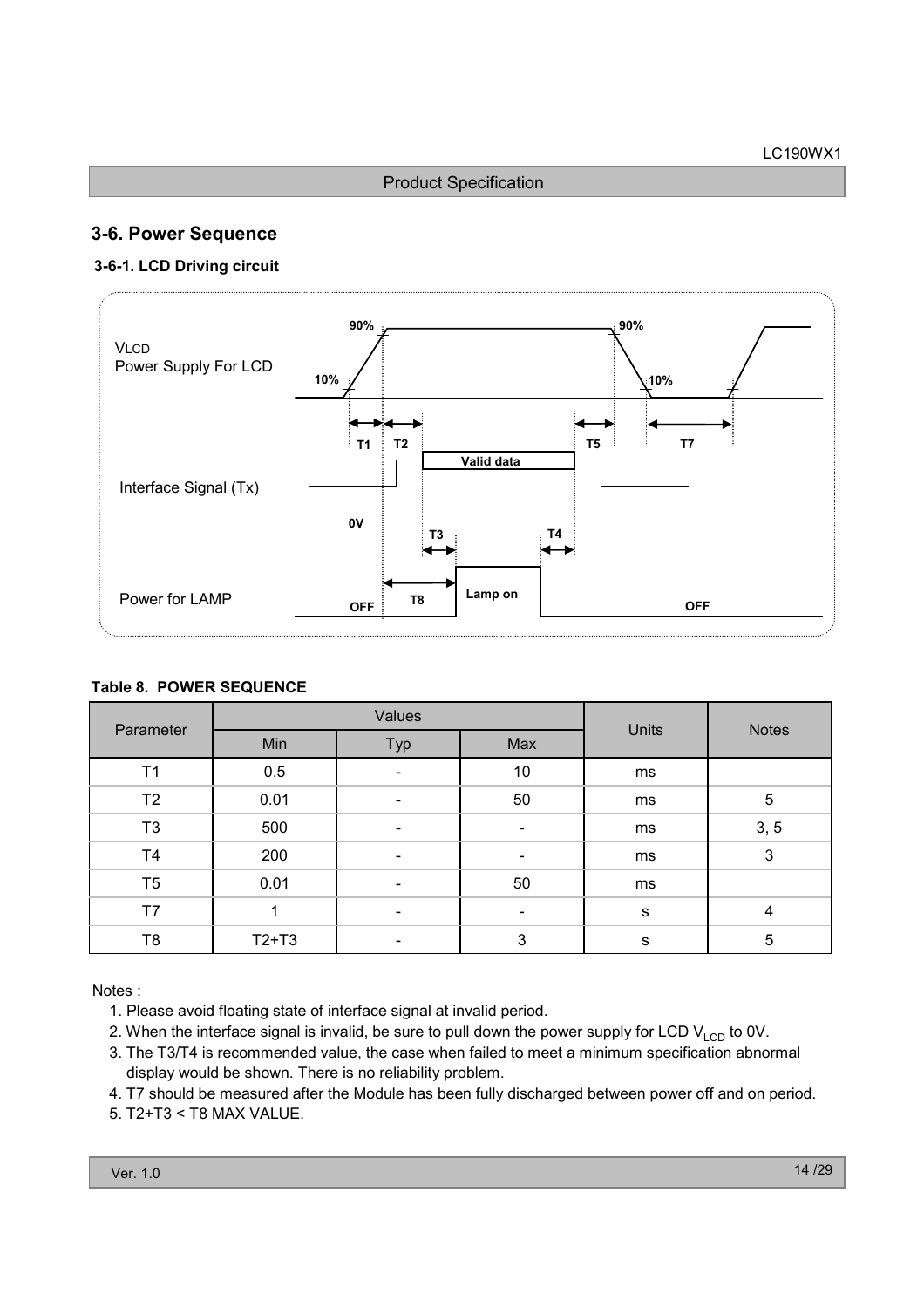# 4. Optical Specification

Optical characteristics are determined after the unit has been 'ON' for 30 minutes in a dark environment at 25°C. The values specified are at an approximate distance 50cm from the LCD surface at a viewing angle of and equal to 0 $^{\circ}$ .

FIG. 1 shows additional information concerning the measurement equipment and method.



FIG. 1 Optical Characteristic Measurement Equipment and Method

#### Table 9. OPTICAL CHARACTERISTICS

Ta= 25°C, V<sub>LCD</sub>=5.0V, f∨=60Hz, f<sub>CLK</sub>=51.9MHz, Iв∟=6.5mA

|                              |                                |                            |    |                          | Value                    |                          |                   |                |
|------------------------------|--------------------------------|----------------------------|----|--------------------------|--------------------------|--------------------------|-------------------|----------------|
| Parameter                    |                                | Symbol                     |    | Min                      | Typ                      | Max                      | Unit              | Note           |
| Contrast Ratio               |                                | CR.                        |    | 700                      | 1000                     |                          |                   | $\mathbf{1}$   |
| Surface Luminance, white     |                                | $L_{WH}$                   |    | 250                      | 300                      | $\overline{\phantom{a}}$ | cd/m <sup>2</sup> | $\overline{2}$ |
| Luminance Variation          |                                | $\delta$ white             | 5P | 75                       |                          |                          | %                 | 3              |
| Response Time                | Rise Time                      | $\mathsf{Tr}_{\mathsf{R}}$ |    | $\overline{\phantom{a}}$ | 1.3                      | 2.6                      | ms                | $\overline{4}$ |
|                              | Decay Time                     | $Tr_D$                     |    | $\overline{\phantom{a}}$ | 3.7                      | 7.4                      | ms                | $\overline{4}$ |
|                              | <b>RED</b>                     | <b>Rx</b>                  |    |                          | 0.641                    |                          |                   |                |
|                              |                                | Ry                         |    |                          | 0.335                    |                          |                   |                |
|                              | <b>GREEN</b>                   | Gx                         |    |                          | 0.298                    |                          |                   |                |
| <b>Color Coordinates</b>     |                                | Gy<br><b>Bx</b><br>By      |    | Typ                      | 0.611                    | Typ                      |                   |                |
| [CIE1931]                    | <b>BLUE</b>                    |                            |    | $-0.03$                  | 0.147                    | $+0.03$                  |                   |                |
|                              |                                |                            |    |                          | 0.070                    |                          |                   |                |
|                              | <b>WHITE</b>                   | Wx                         |    |                          | 0.313                    |                          |                   |                |
|                              |                                | Wy                         |    |                          | 0.329                    |                          |                   |                |
| Viewing Angle (CR>10)        |                                |                            |    |                          |                          |                          |                   |                |
|                              | x axis, right( $\phi$ =0°)     | $\theta$ r                 |    | 70                       | 85                       | $\overline{\phantom{a}}$ |                   |                |
|                              | x axis, left ( $\phi$ =180°)   | $\theta$                   |    | 70                       | 85                       | $\overline{\phantom{a}}$ |                   |                |
|                              | y axis, up $(\phi = 90^\circ)$ | $\theta$ u                 |    | 60                       | 75                       | $\overline{\phantom{a}}$ | degree            | 5              |
| y axis, down ( $\phi$ =270°) |                                | $\theta$ d                 |    | 70                       | 85                       | $\overline{\phantom{a}}$ |                   |                |
| Gray Scale                   |                                |                            |    | $\overline{\phantom{a}}$ | $\overline{\phantom{a}}$ | $\overline{\phantom{a}}$ |                   | 6              |
| Cross Talk                   |                                |                            |    |                          |                          | 1.5                      | $\%$              |                |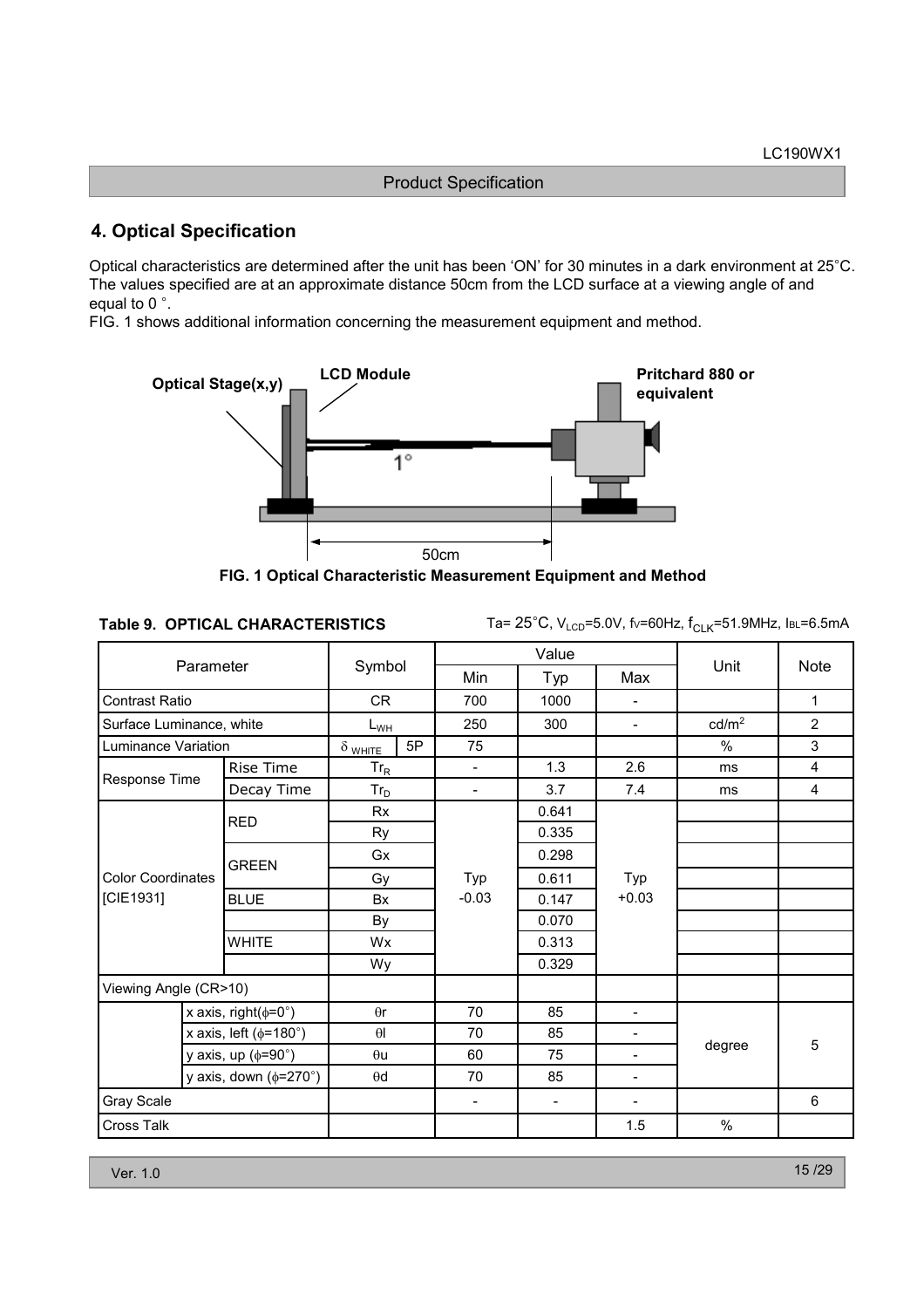Note :1. Contrast Ratio(CR) is defined mathematically as :

 $CR =$  Surface Luminance at all white pixels Surface Luminance at all black pixels

It is measured at center 1-point.

- 2. Surface luminance is the luminance value at center 1-point across the LCD surface 50cm from the surface with all pixels displaying white. For more information see the FIG. 2.
- 3. The variation in surface luminance , δ WHITE is defined as :  $\delta$  WHITE(5P) = Maximum(L<sub>on1</sub>,L<sub>on2</sub>, L<sub>on3</sub>, L<sub>on4</sub>, L<sub>on5</sub>) / Minimum(L<sub>on1</sub>,L<sub>on2</sub>, L<sub>on3</sub>, L<sub>on4</sub>, L<sub>on5</sub>) Where  $L_{on1}$  to  $L_{on5}$  are the luminance with all pixels displaying white at 5 locations . For more information, see the FIG. 2.
- 4. Response time is the time required for the display to transition from black to white (Decay Time, TrD) and from white to black (Rise Time, TrR)

The sampling rate is 2,500 sample/sec. For additional information see FIG. 3.

- 5. Viewing angle is the angle at which the contrast ratio is greater than 10. The angles are determined for the horizontal or x axis and the vertical or y axis with respect to the z axis which is normal to the LCD module surface. For more information, see the FIG. 4.
- 6. Gray scale specification For more information, see the Table 10.

| Gray level       | Luminance [%] (Typ) |
|------------------|---------------------|
| L <sub>0</sub>   | 0.14                |
| L31              | 1.23                |
| L63              | 4.98                |
| L95              | 12.30               |
| L <sub>127</sub> | 23.58               |
| L <sub>159</sub> | 40.03               |
| L <sub>191</sub> | 61.30               |
| L223             | 84.03               |
| L255             | 100                 |

#### Table 10. GRAY SCALE SPECIFICATION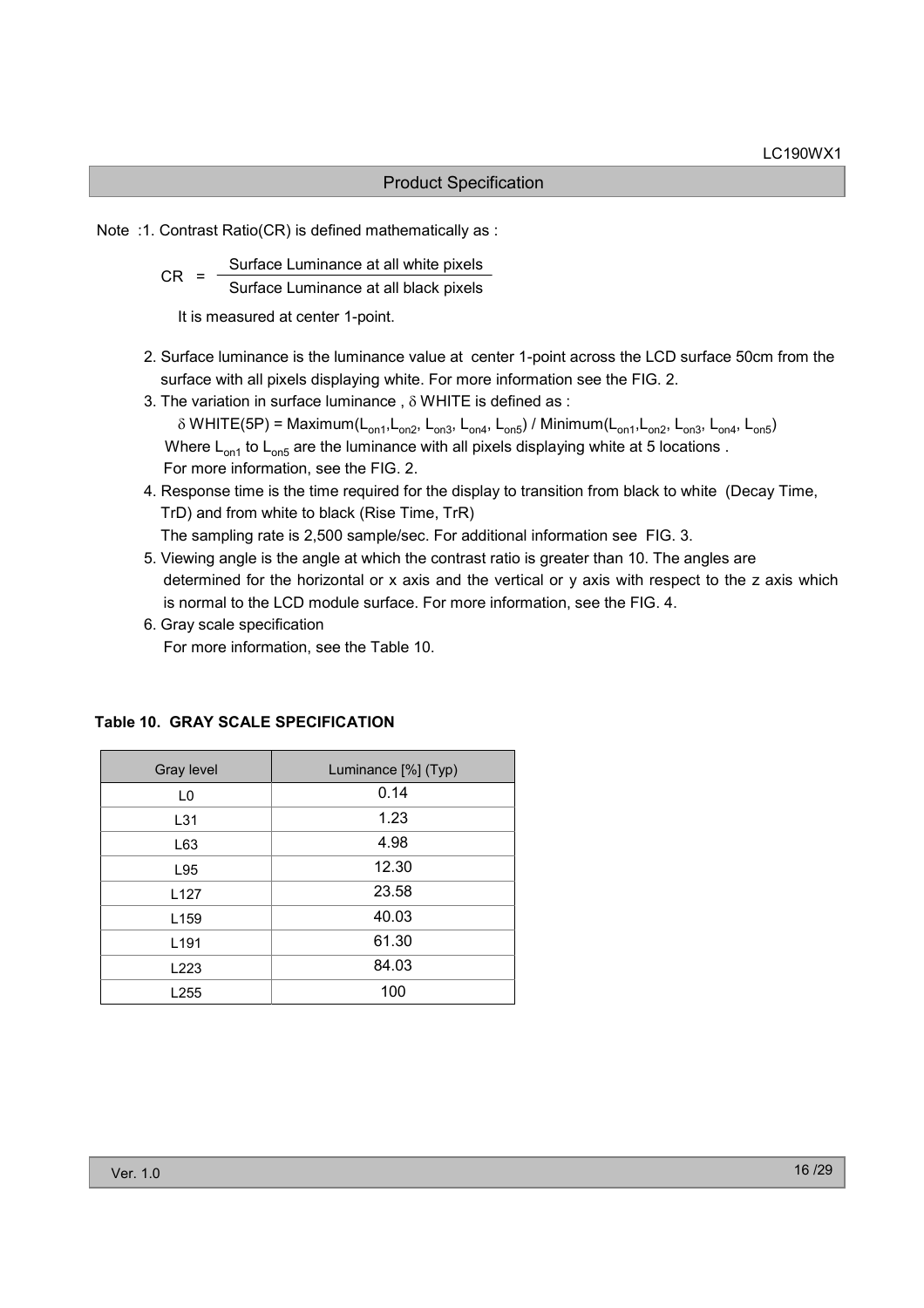Measuring point for surface luminance & measuring point for luminance variation.



FIG. 2 5 Points for Luminance Measure

response time is defined as the following figure and shall be measured by switching the input signal for each gray to gray.

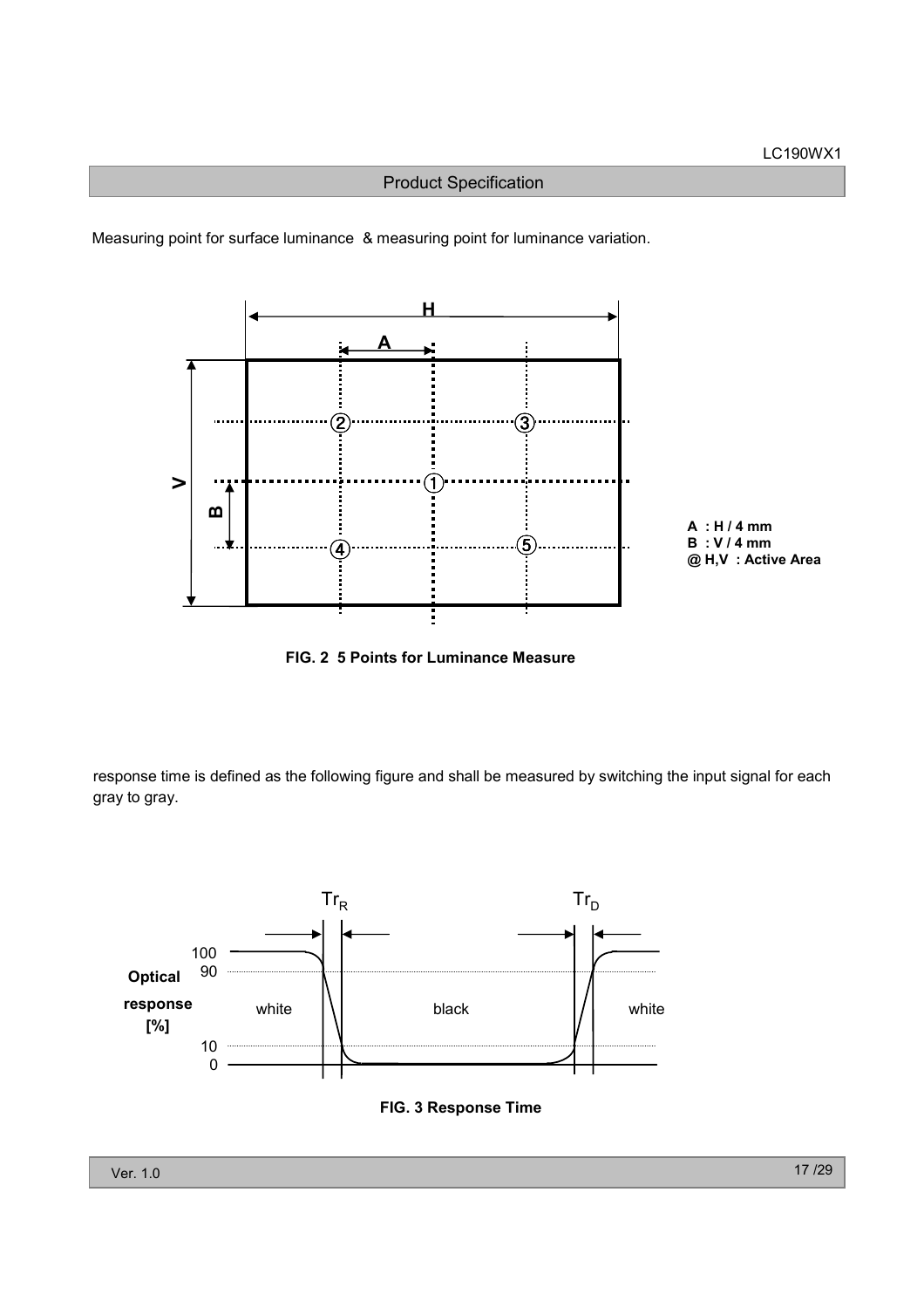Dimension of viewing angle range



FIG. 4 Viewing Angle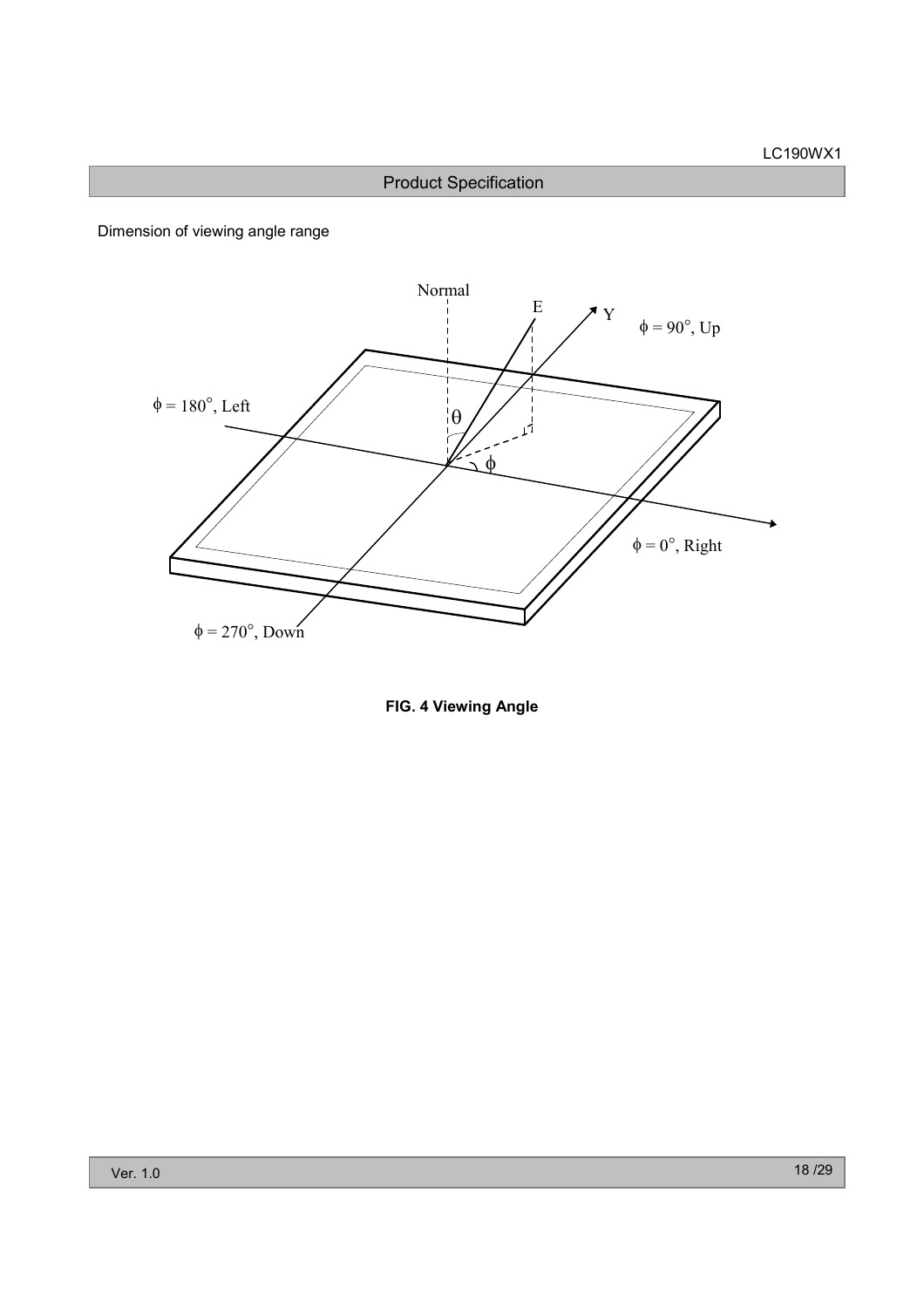# 5. Mechanical Characteristics

Table 11 provides general mechanical characteristics.

| Item                | Value                                                           |           |  |  |  |  |
|---------------------|-----------------------------------------------------------------|-----------|--|--|--|--|
|                     | Horizontal                                                      | 428.0 mm  |  |  |  |  |
| Outline Dimension   | Vertical                                                        | 278.0 mm  |  |  |  |  |
|                     | Depth                                                           | 16.5 mm   |  |  |  |  |
|                     | Horizontal                                                      | 412.24 mm |  |  |  |  |
| Bezel Area          | Vertical                                                        | 259.15 mm |  |  |  |  |
|                     | Horizontal                                                      | 408.24 mm |  |  |  |  |
| Active Display Area | Vertical                                                        | 255.15 mm |  |  |  |  |
| Weight              | 1,720g (Typ.) 1,800g (Max)                                      |           |  |  |  |  |
| Surface treatment   | Hard coating(3H)<br>Anti-glare treatment of the front polarizer |           |  |  |  |  |

Note : Please refer to a mechanic drawing in terms of tolerance at the next page.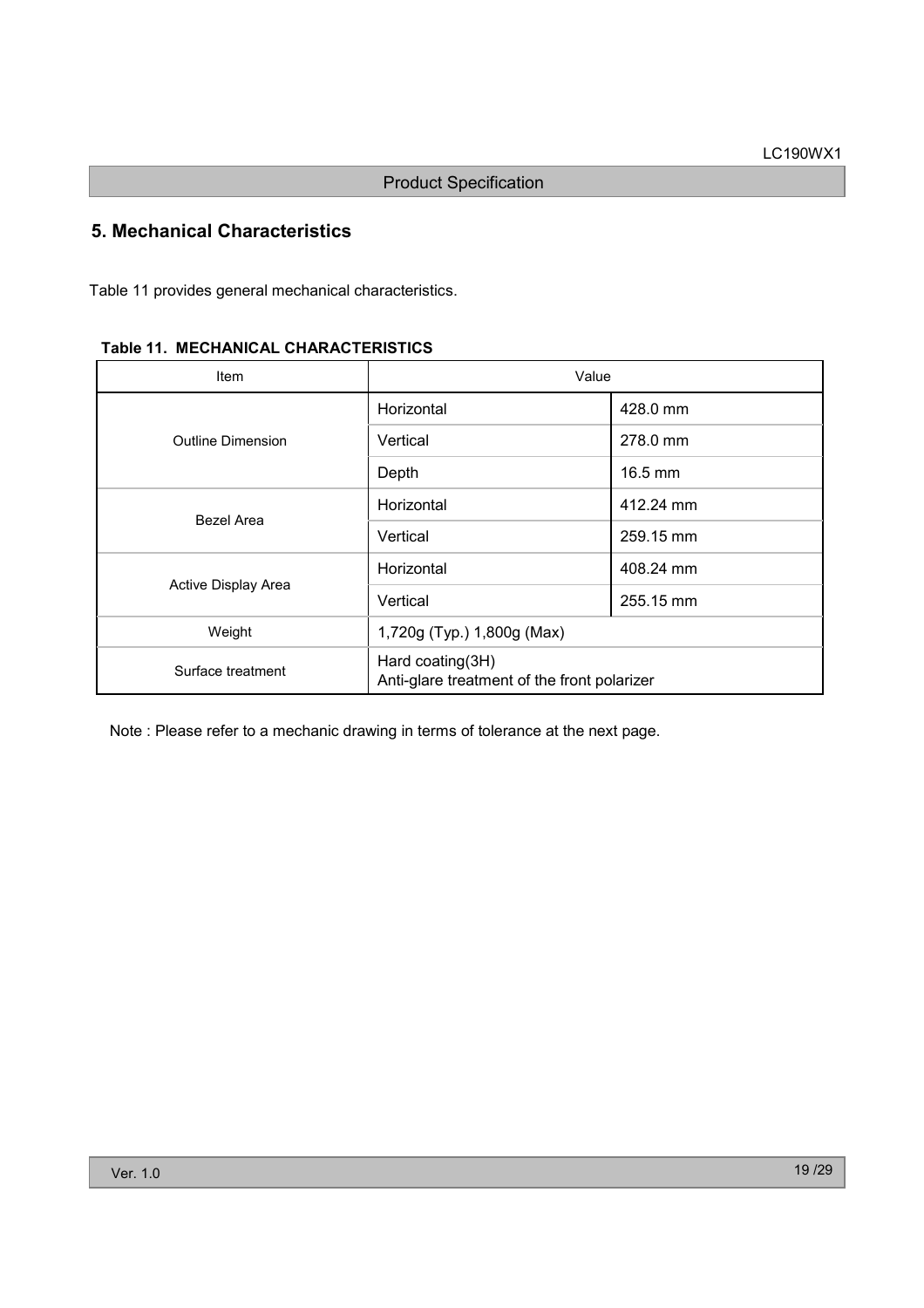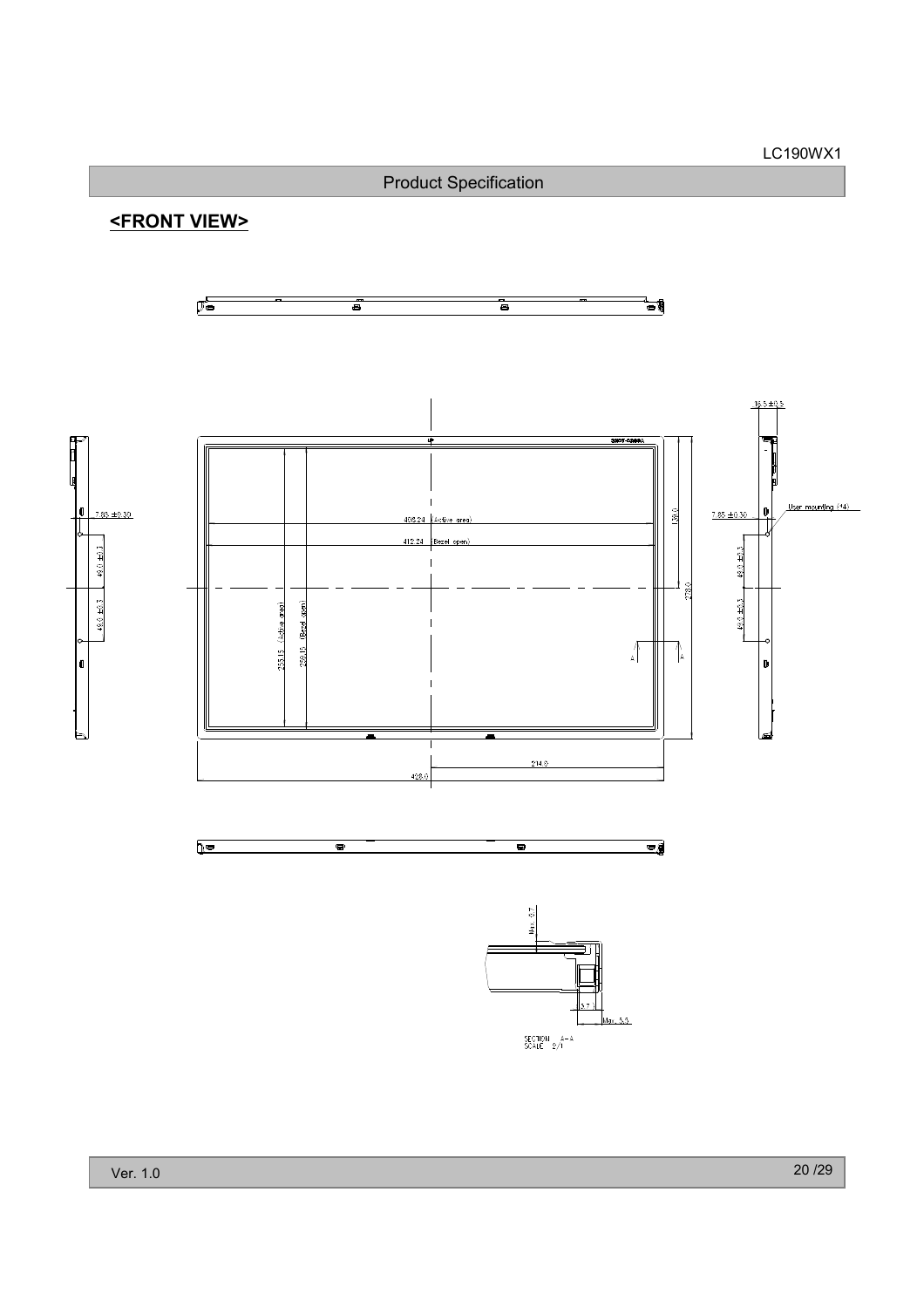# <REAR VIEW>



#### Notes

- 
- Notes<br>
1. Backlight : 4 Cold Cathode Fluorescent Lomps<br>
2. I/F Connector Specification :187024-30091(P-TWO), IS100-L30B-C23(UJU)<br>
3. Lamp Connector Specification<br>
 35001HS-02LD(Yeonho) <2pin><br>
4. Torque of user hole : 3.0
- 
- 
- 
- 
- 



- 
- 5. Gap Between Top case and Glass : Max 0.7mm<br>7. Lamp(CCFL) lot No. is marked at backlight connector<br>8. Do not wind conductive tape around the backlight wires<br>9. Unspecified tolerances to be ±0.5mm
-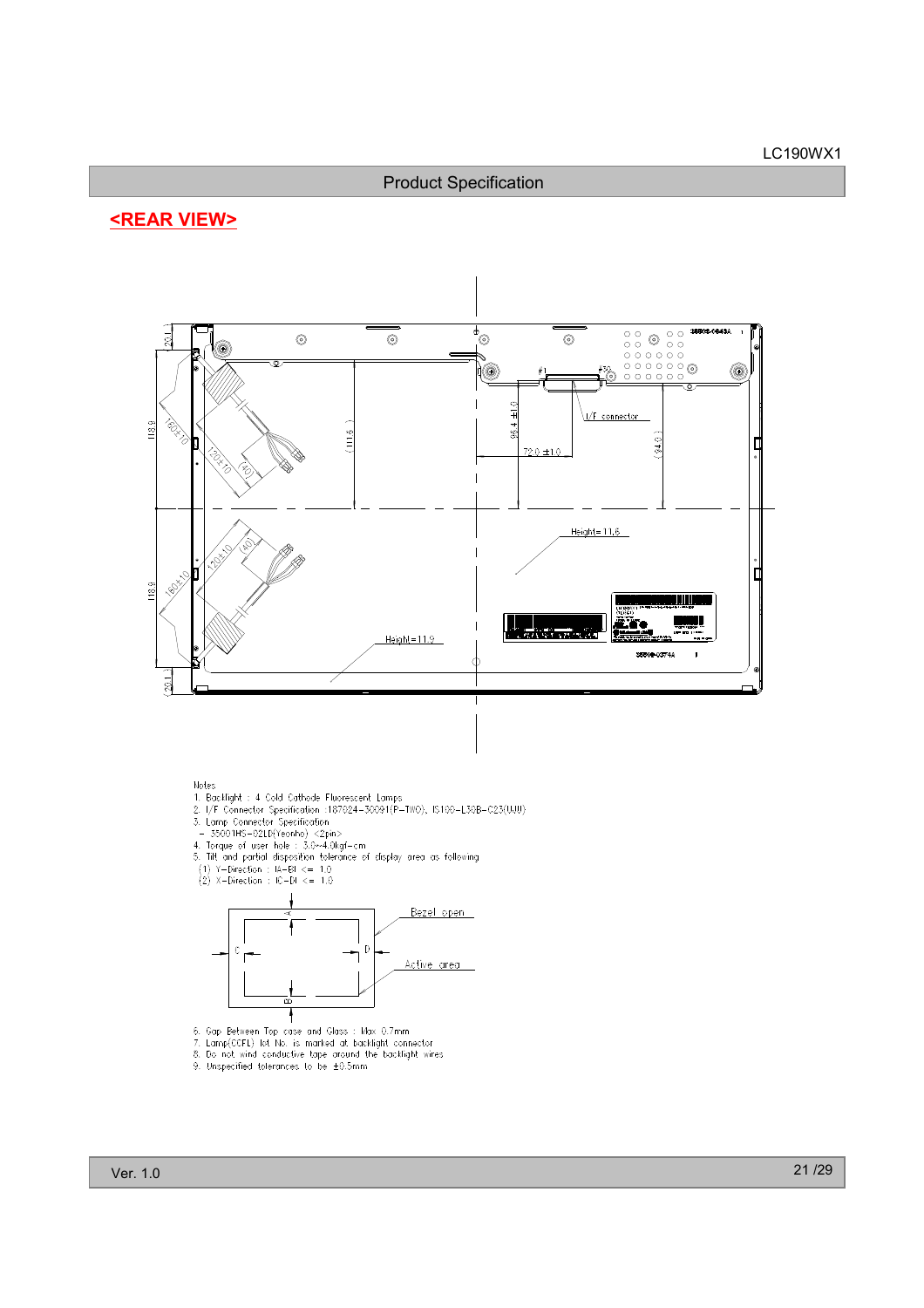# 6. Reliability

#### Table 12. ENVIRONMENT TEST CONDITION

| No. | Test Item                                   | Condition                                                                                                                    |
|-----|---------------------------------------------|------------------------------------------------------------------------------------------------------------------------------|
| 1   | High temperature storage test               | Ta= $60^{\circ}$ C 240h                                                                                                      |
| 2   | Low temperature storage test                | Ta= $-20^{\circ}$ C 240h                                                                                                     |
| 3   | High temperature operation test             | Ta= 50°C 50%RH 240h                                                                                                          |
| 4   | Low temperature operation test              | Ta= $0^{\circ}$ C<br>240h                                                                                                    |
| 5   | <b>Vibration test</b><br>(non-operating)    | Wave form: random<br>Vibration level: 1.0Grms<br>Bandwidth: 10-300Hz<br>Duration: X, Y, Z, 20 min<br>One time each direction |
| 6   | Shock test<br>(non-operating)               | Shock level: 120Grms<br>Waveform : half sine wave, 2ms<br>Direction : $\pm X$ , $\pm Y$ , $\pm Z$<br>One time each direction |
| 7   | Altitude<br>operating<br>storage / shipment | $0 - 10,000$ ft $(3,048m)$<br>$0 - 40,000$ ft(12,192m)                                                                       |

{ Result evaluation criteria }

There should be no change which might affect the practical display function when the display quality test is conducted under normal operating condition.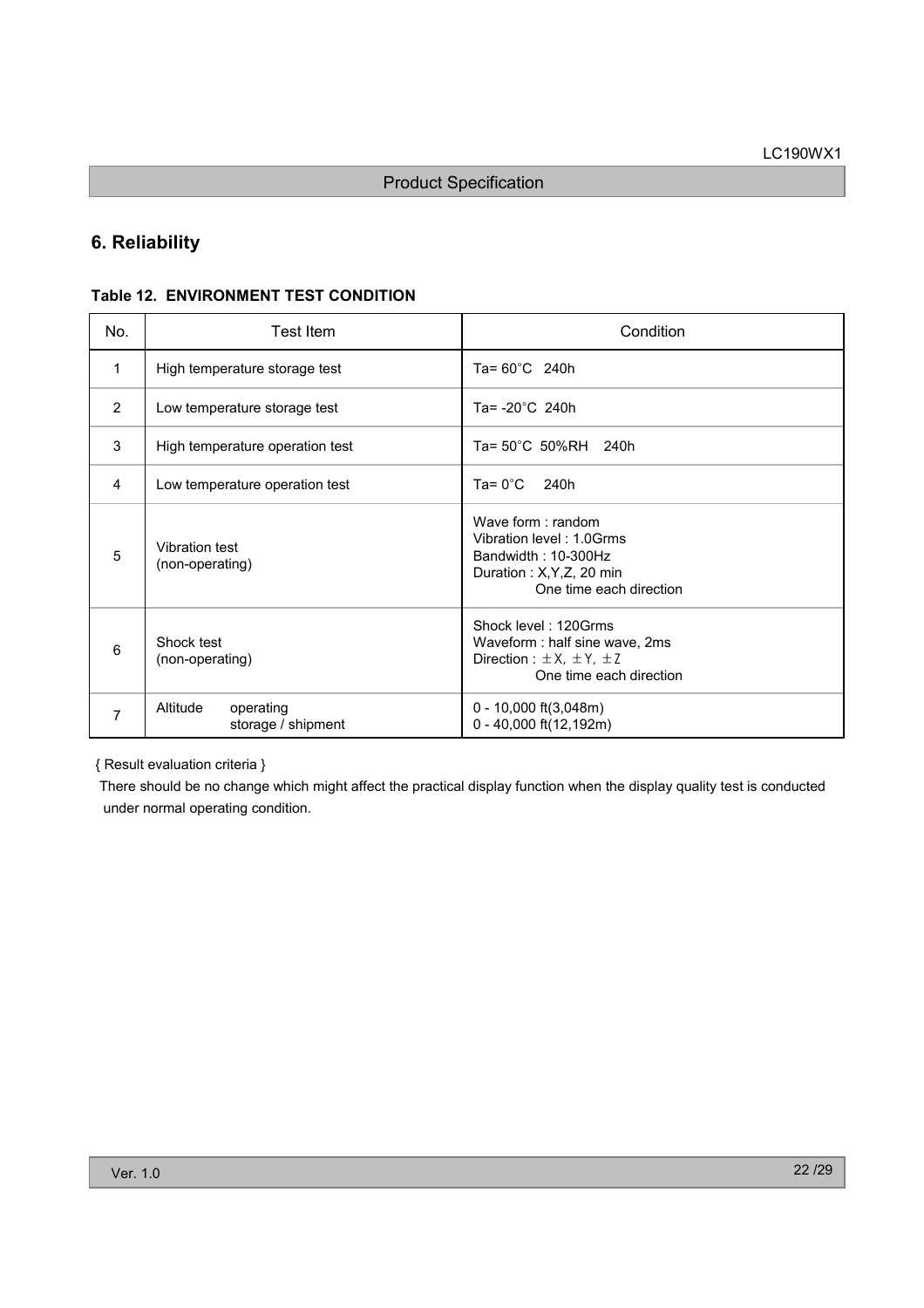# 7. International Standards

### 7-1. Safety

- a) UL 60065, 7<sup>th</sup> Edition, dated June 30, 2003, Underwriters Laboratories, Inc., Standard for Audio, Video and Similar Electronic Apparatus.
- b) CAN/CSA C22.2, No. 60065:03, Canadian Standards Association, Standard for Audio, Video and Similar Electronic Apparatus.
- c) IEC60065:2001, 7th Edition CB-scheme and EN 60065:2002, Safety requirements for Audio, Video and Similar Electronic Apparatus..

# 7-2. EMC

- a) ANSI C63.4 "Methods of Measurement of Radio-Noise Emissions from Low-Voltage Electrical and Electrical Equipment in the Range of 9kHZ to 40GHz. "American National Standards Institute(ANSI), 1992
- b) CISPR13 "Limits and Methods of Measurement of Radio interference characteristics of Sound and Television broadcast receivers and associated equipment" CISPR22 "Limits and Methods of Measurement of Radio interference characteristics of Information Technology Equipment" International Special Committee on Radio Interference.
- c) EN55013 "Limits and Methods of Measurement of Radio interference characteristics of Sound and Television broadcast receivers and associated equipment" EN55022 "Limits and Methods of Measurement of Radio interference characteristics of Information Technology Equipment" European Committee for Electro Technical Standardization.(CENELEC), 1988(Including A1:2000)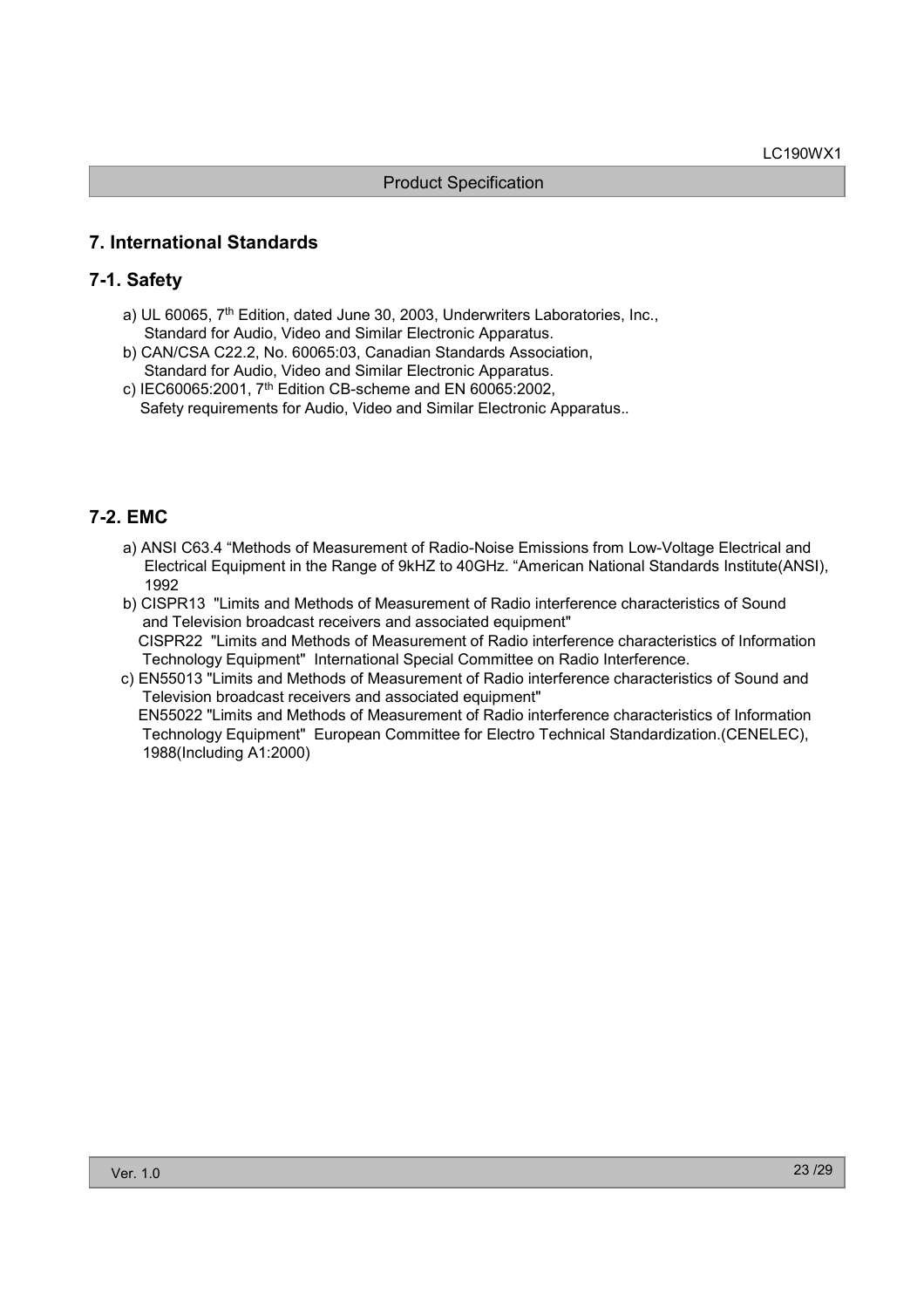# 8. Packing

# 8-1. Designation of Lot Mark

a) Lot Mark



A,B,C : SIZE(INCH)

D : YEAR E : MONTH F : PANEL CODE G : FACTORY CODE H : ASSEMBLY CODE  $I, J, K, L, M$  : SERIAL NO.

Note 1. YEAR

| .    |      |      |      |      |      |      |      |      |      |      |
|------|------|------|------|------|------|------|------|------|------|------|
| Year | 2001 | 2002 | 2003 | 2004 | 2005 | 2006 | 2007 | 2008 | 2009 | 2010 |
| Mark |      |      |      |      |      |      |      |      |      |      |
|      |      |      |      |      |      |      |      |      |      |      |

#### 2. MONTH

| Month | Jan | -<br>⊢eb | Mar | Apr | Mav | Jun | Jul | Aug | Sep | Oct | Nov    | Dec |
|-------|-----|----------|-----|-----|-----|-----|-----|-----|-----|-----|--------|-----|
| Mark  |     | -        |     |     | ັ   |     |     |     |     |     | -<br>◡ | ີ   |

b) Location of Lot Mark

Serial NO. is printed on the label. The label is attached to the backside of the LCD module. This is subject to change without prior notice.

# 8-2. Packing Form

- a) Package quantity in one box : 8 pcs
- b) Box Size : 485mm X 280mm X 330mm.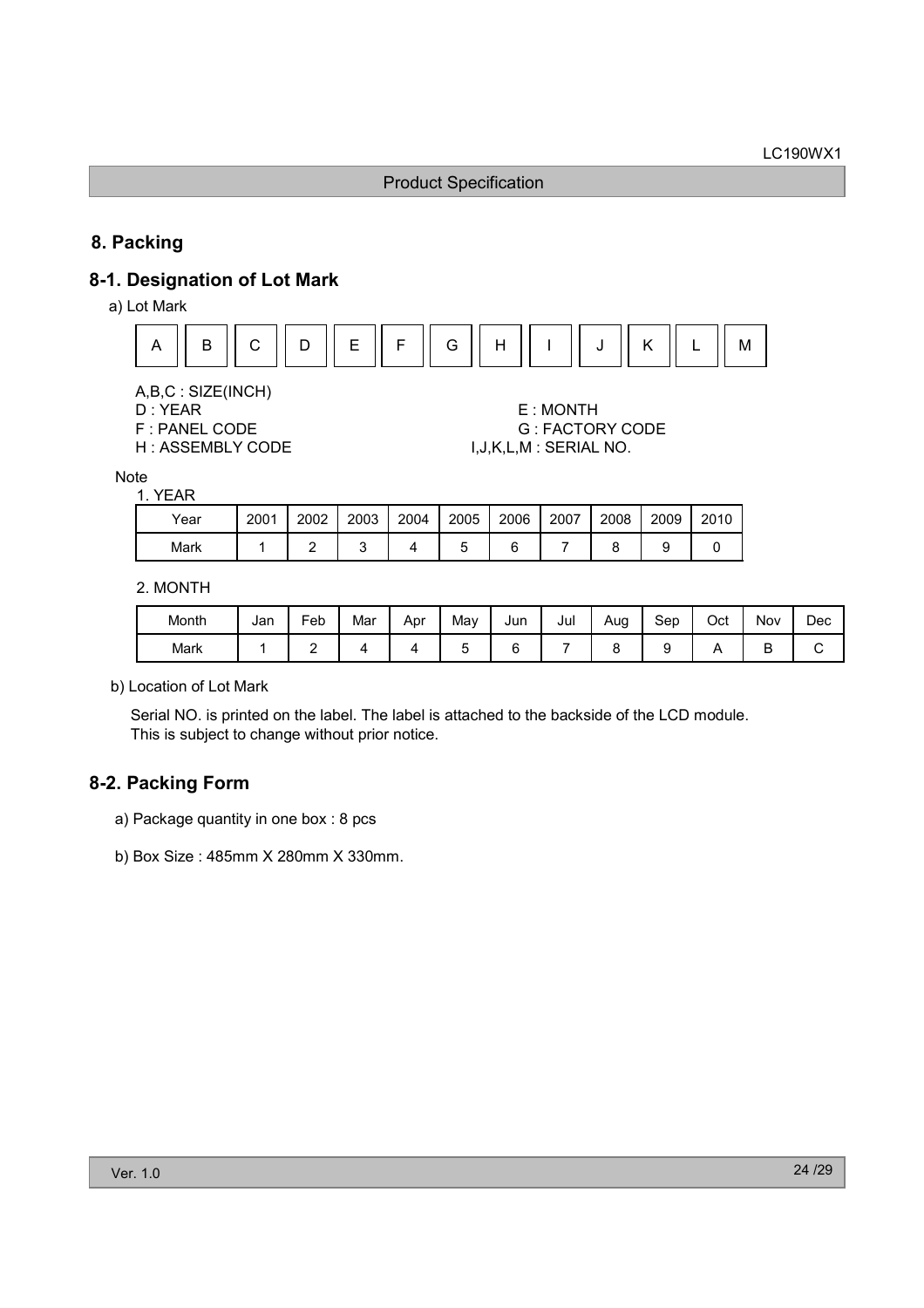# 9. Precautions

Please pay attention to the followings when you use this TFT LCD module.

#### 9-1. Mounting Precautions

- (1) You must mount a module using specified mounting holes (Details refer to the drawings).
- (2) You should consider the mounting structure so that uneven force (ex. Twisted stress) is not applied to the module. And the case on which a module is mounted should have sufficient strength so that external force is not transmitted directly to the module.
- (3) Please attach the surface transparent protective plate to the surface in order to protect the polarizer.
- Transparent protective plate should have sufficient strength in order to the resist external force. (4) You should adopt radiation structure to satisfy the temperature specification.
- (5) Acetic acid type and chlorine type materials for the cover case are not desirable because the former generates corrosive gas of attacking the polarizer at high temperature and the latter causes circuit break by electro-chemical reaction.
- (6) Do not touch, push or rub the exposed polarizers with glass, tweezers or anything harder than HB pencil lead. And please do not rub with dust clothes with chemical treatment. Do not touch the surface of polarizer for bare hand or greasy cloth.(Some cosmetics are detrimental
- to the polarizer.) (7) When the surface becomes dusty, please wipe gently with absorbent cotton or other soft materials like chamois soaks with petroleum benzine. Normal-hexane is recommended for cleaning the adhesives used to attach front / rear polarizers. Do not use acetone, toluene and alcohol because they cause chemical damage to the polarizer.
- (8) Wipe off saliva or water drops as soon as possible. Their long time contact with polarizer causes deformations and color fading.
- (9) Do not open the case because inside circuits do not have sufficient strength.

# 9-2. Operating Precautions

- (1) The spike noise causes the mis-operation of circuits. It should be lower than following voltage :  $V=\pm 200$ mV(Over and under shoot voltage)
- (2) Response time depends on the temperature.(In lower temperature, it becomes longer.)
- (3) Brightness depends on the temperature. (In lower temperature, it becomes lower.) And in lower temperature, response time(required time that brightness is stable after turned on) becomes longer
- (4) Be careful for condensation at sudden temperature change.Condensation makes damage to polarizer or electrical contacted parts. And after fading condensation, smear or spot will occur.
- (5) When fixed patterns are displayed for a long time, remnant image is likely to occur.
- (6) Module has high frequency circuits. Sufficient suppression to the electromagnetic interference shall be done by system manufacturers. Grounding and shielding methods may be important to minimized the interference.
- (7) Please do not give any mechanical and/or acoustical impact to LCM. Otherwise, LCM can't be operated its full characteristics perfectly.
- (8) A screw which is fastened up the steels should be a machine screw.
- (if not, it can causes conductive particles and deal LCM a fatal blow)
- (9) Please do not set LCD on its edge.
- (10) Partial darkness may happen during 3~5 minutes when LCM is operated initially in condition that luminance is under 40% at low temperature (under  $5^{\circ}$ ). This phenomenon which disappears naturally after 3~5 minutes is not a problem about reliability but LCD characteristic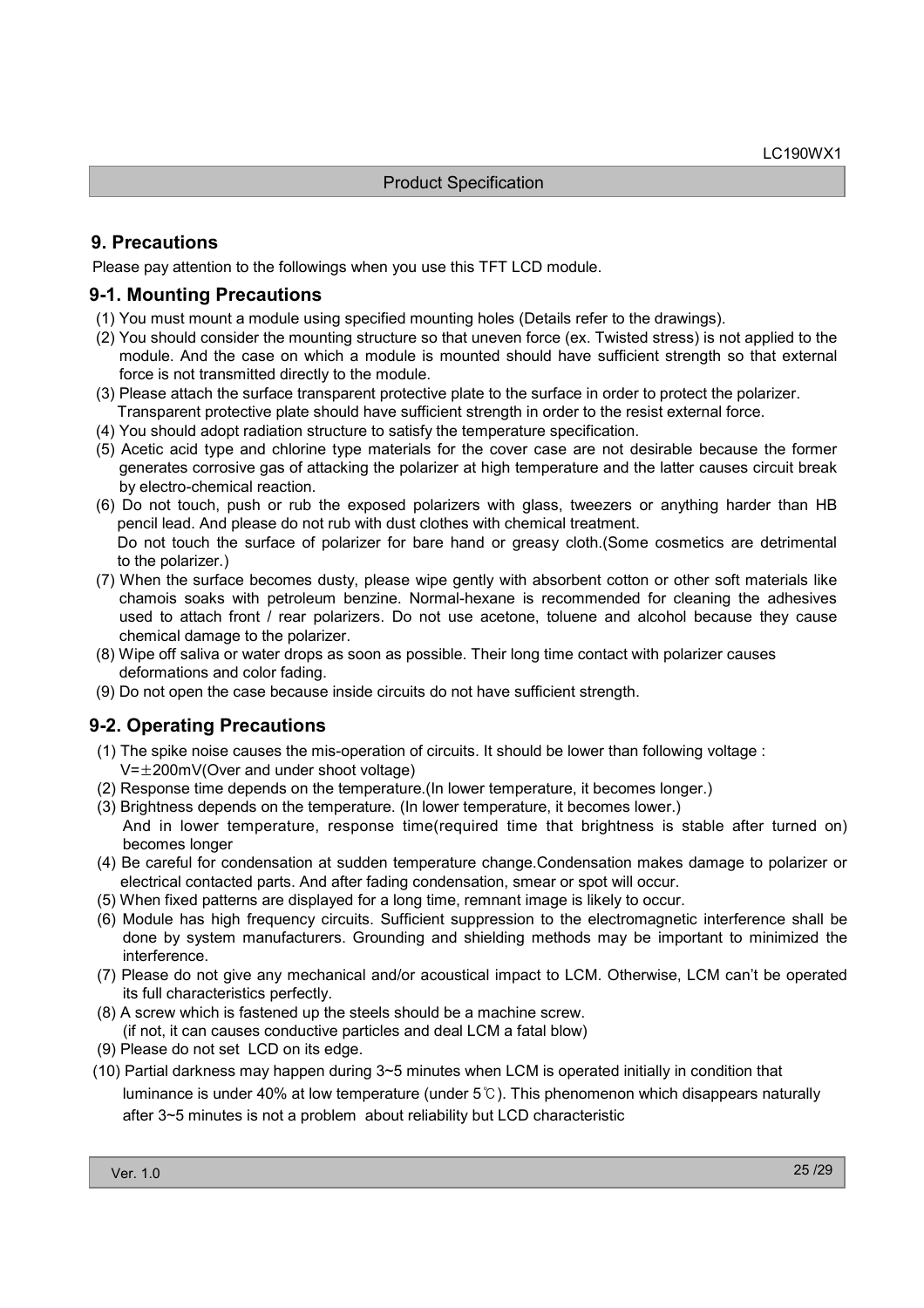### 9-3. Electrostatic Discharge Control

Since a module is composed of electronic circuits, it is not strong to electrostatic discharge. Make certain that treatment persons are connected to ground through wrist band etc. And don't touch interface pin directly.

# 9-4. Precautions for Strong Light Exposure

Strong light exposure causes degradation of polarizer and color filter.

# 9-5. Storage

When storing modules as spares for a long time, the following precautions are necessary.

- (1) Store them in a dark place. Do not expose the module to sunlight or fluorescent light. Keep the temperature between 5°C and 35°C at normal humidity.
- (2) The polarizer surface should not come in contact with any other object. It is recommended that they be stored in the container in which they were shipped.

# 9-6. Handling Precautions for Protection Film

(1) The protection film is attached to the bezel with a small masking tape.

When the protection film is peeled off, static electricity is generated between the film and polarizer. This should be peeled off slowly and carefully by people who are electrically grounded and with well ionblown equipment or in such a condition, etc.

- (2) When the module with protection film attached is stored for a long time, sometimes there remains a very small amount of glue still on the bezel after the protection film is peeled off.
- (3) You can remove the glue easily. When the glue remains on the bezel surface or its vestige is recognized, please wipe them off with absorbent cotton waste or other soft material like chamois soaked with normalhexane.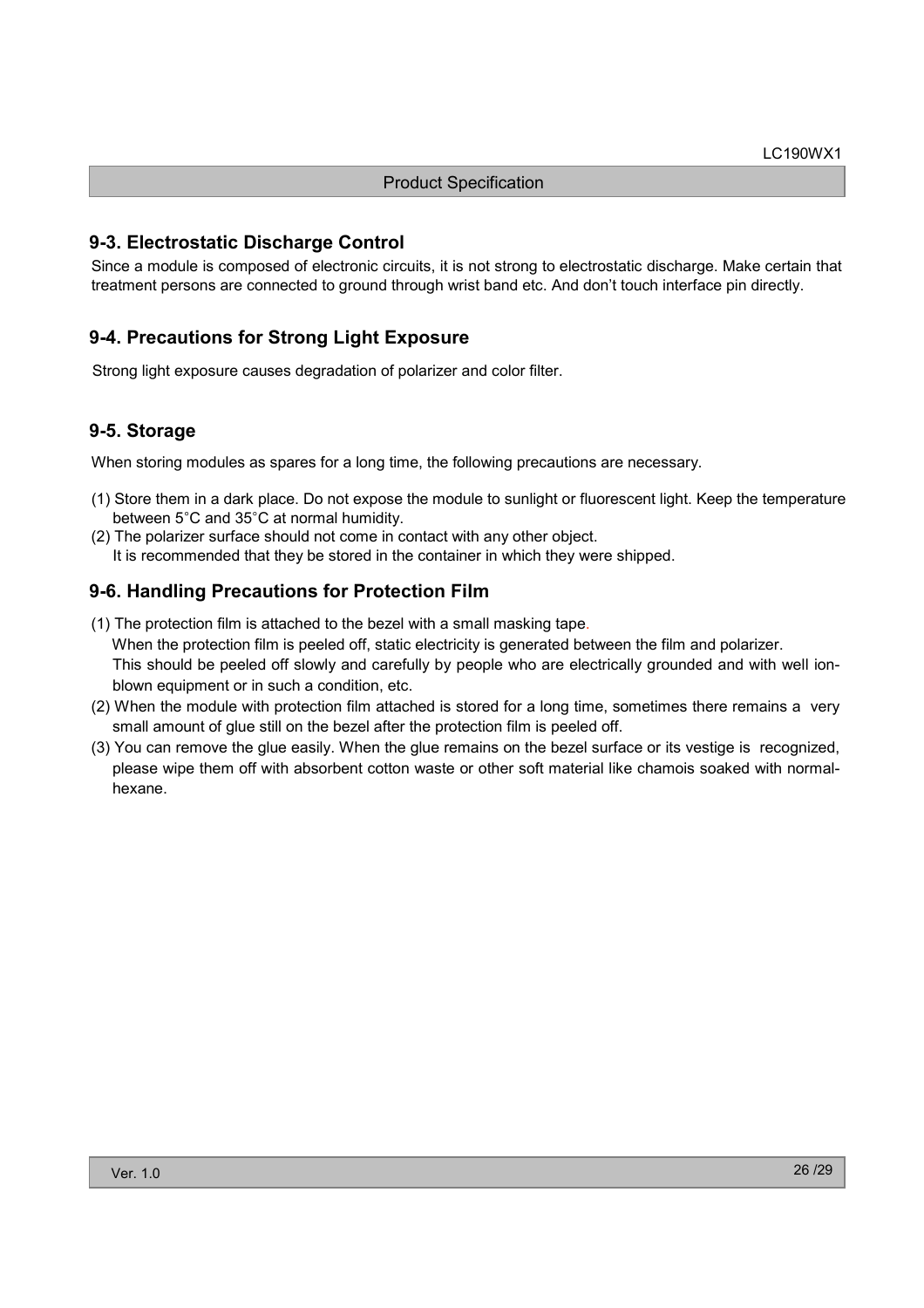#### # APPENDIX-I

# LVDS Data-Mapping info. (8bit)

# ■ LVDS Data-mapping (VESA format)





R6 R5

< LVDS Data Format >

<sup>\*</sup> ODD = 1st Pixel  $EVEN = 2nd$  Pixel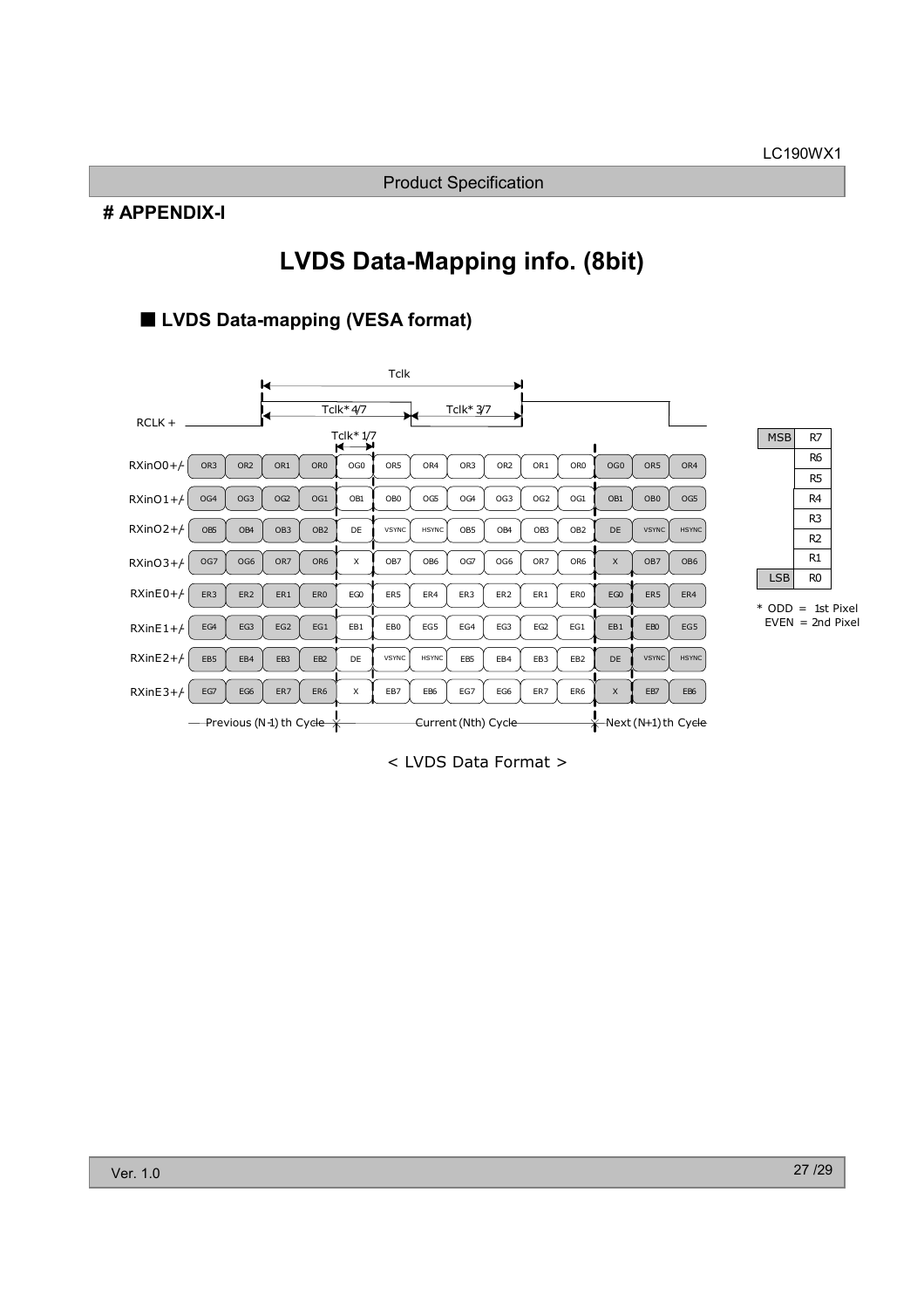Product Specification

# # APPENDIX- II

### 1. DC Specification



| <b>Description</b>               | Symbol            | Min | Max | Unit | <b>Notes</b>             |
|----------------------------------|-------------------|-----|-----|------|--------------------------|
| <b>LVDS Differential Voltage</b> | $ V_{\text{ID}} $ | 200 | 600 | mV   | $\overline{\phantom{0}}$ |
| LVDS Common mode Voltage         | v <sub>см</sub>   | 0.6 | 1.8 |      |                          |
| LVDS Input Voltage Range         | V <sub>IN</sub>   | 0.3 | 2.1 |      | -                        |

# 2. AC Specification



| <b>Description</b>                                        | Symbol            | Min                      | Max    | Unit                        | <b>Notes</b>              |
|-----------------------------------------------------------|-------------------|--------------------------|--------|-----------------------------|---------------------------|
| LVDS Clock to Data Skew Margin                            | <sup>L</sup> SKEW | - 400                    | $+400$ | ps                          | $85MHz > Fclk \ge 65MHz$  |
|                                                           | <sup>L</sup> SKEW | $-600$                   | $+600$ | ps                          | 65MHz > Fclk $\geq$ 25MHz |
| LVDS Clock to Clock Skew Margin (Even<br>to Odd)          | 'SKEW_EO          | $-1/7$                   | $+1/7$ | $\mathsf{T}_{\mathsf{clk}}$ |                           |
| Maximum deviation<br>of input clock frequency during SSC  | $F_{DEV}$         | $\overline{\phantom{a}}$ | ± 3    | %                           |                           |
| Maximum modulation frequency<br>of input clock during SSC | $F_{MOD}$         | $\overline{\phantom{a}}$ | 200    | <b>KHz</b>                  |                           |